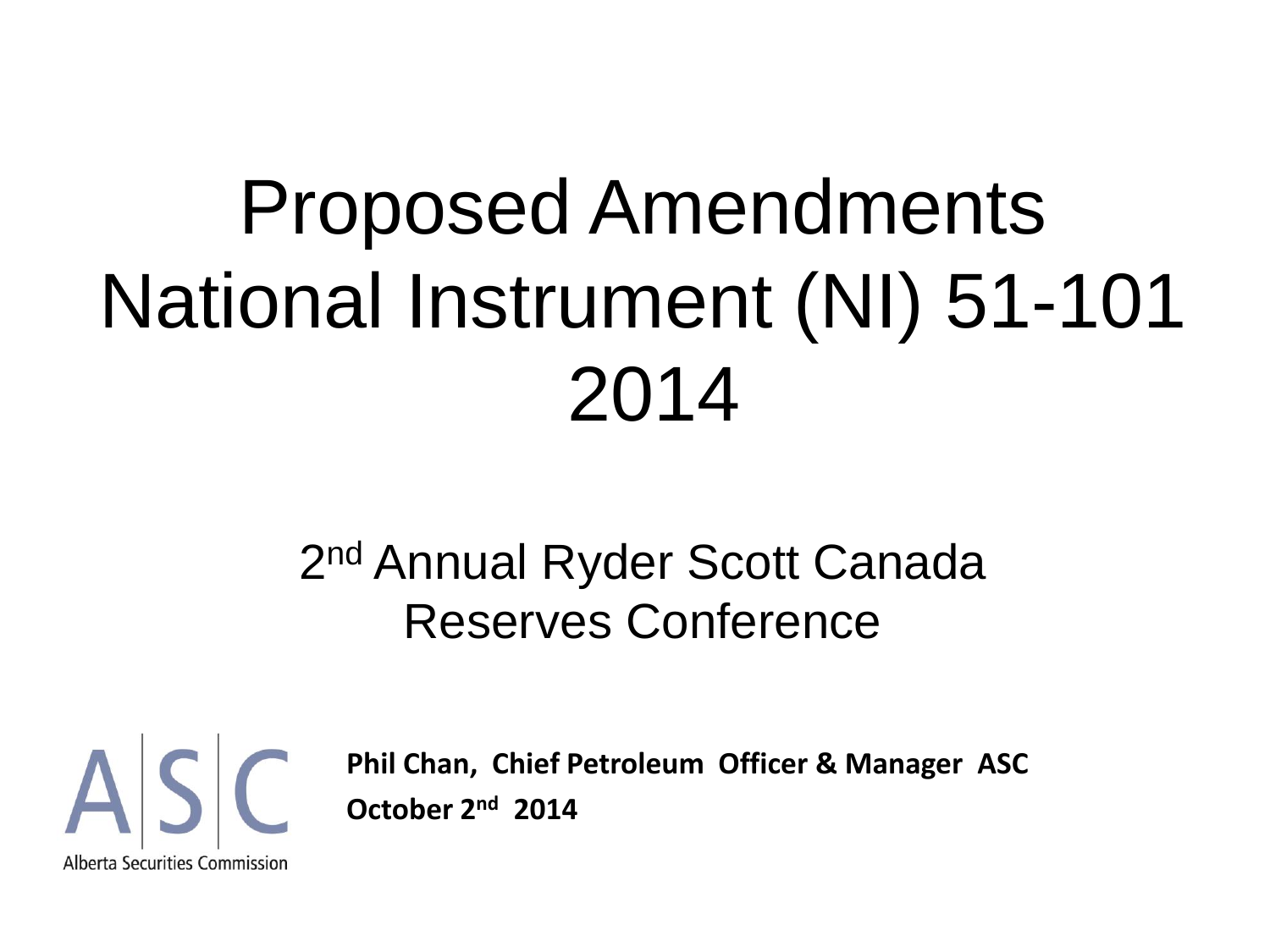

The views expressed in this presentation are solely the personal opinions of the speaker, and do not necessarily reflect those of the Alberta Securities Commission (ASC) or other organizations referenced.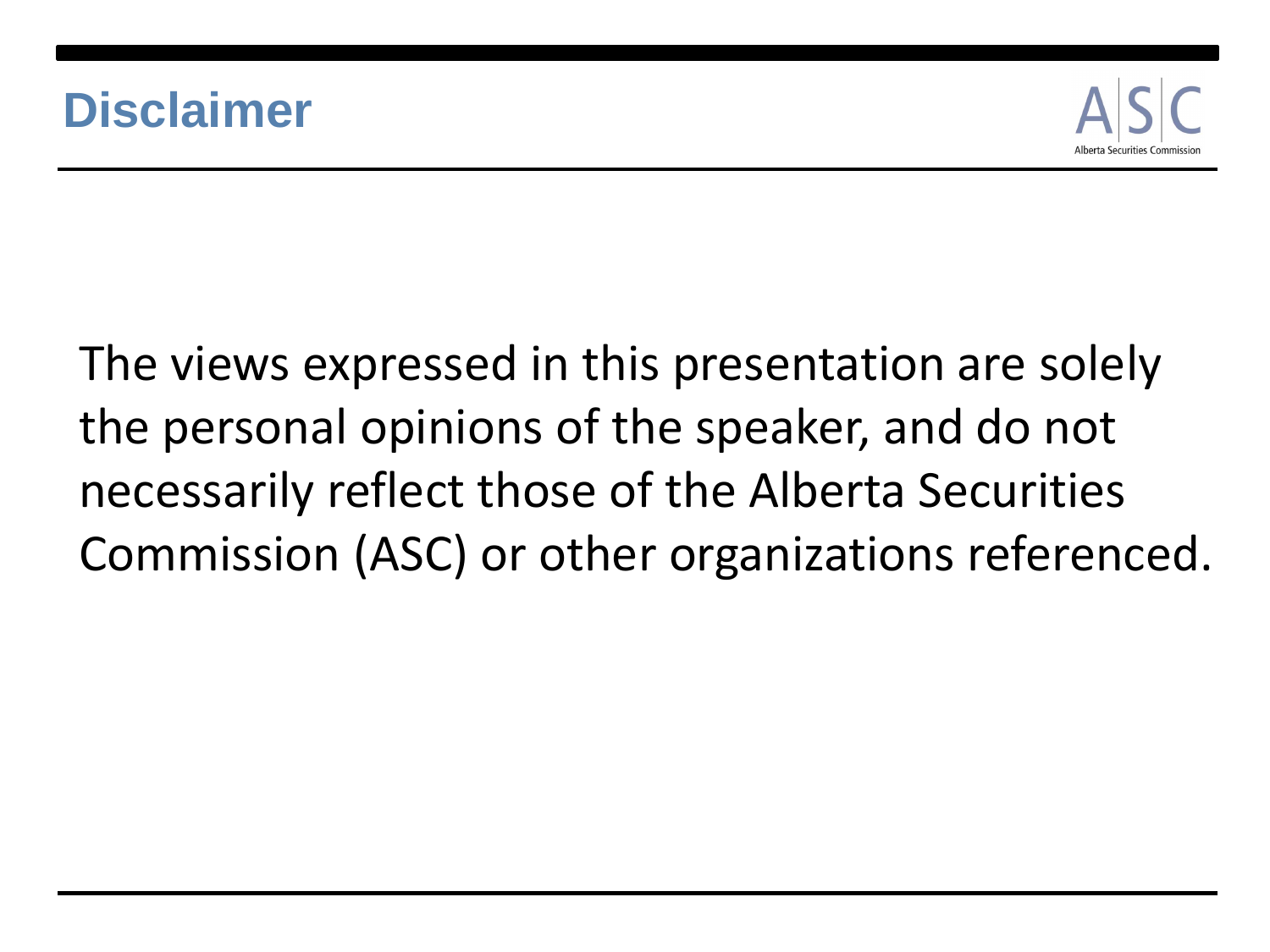#### **Disclaimer Addendum**



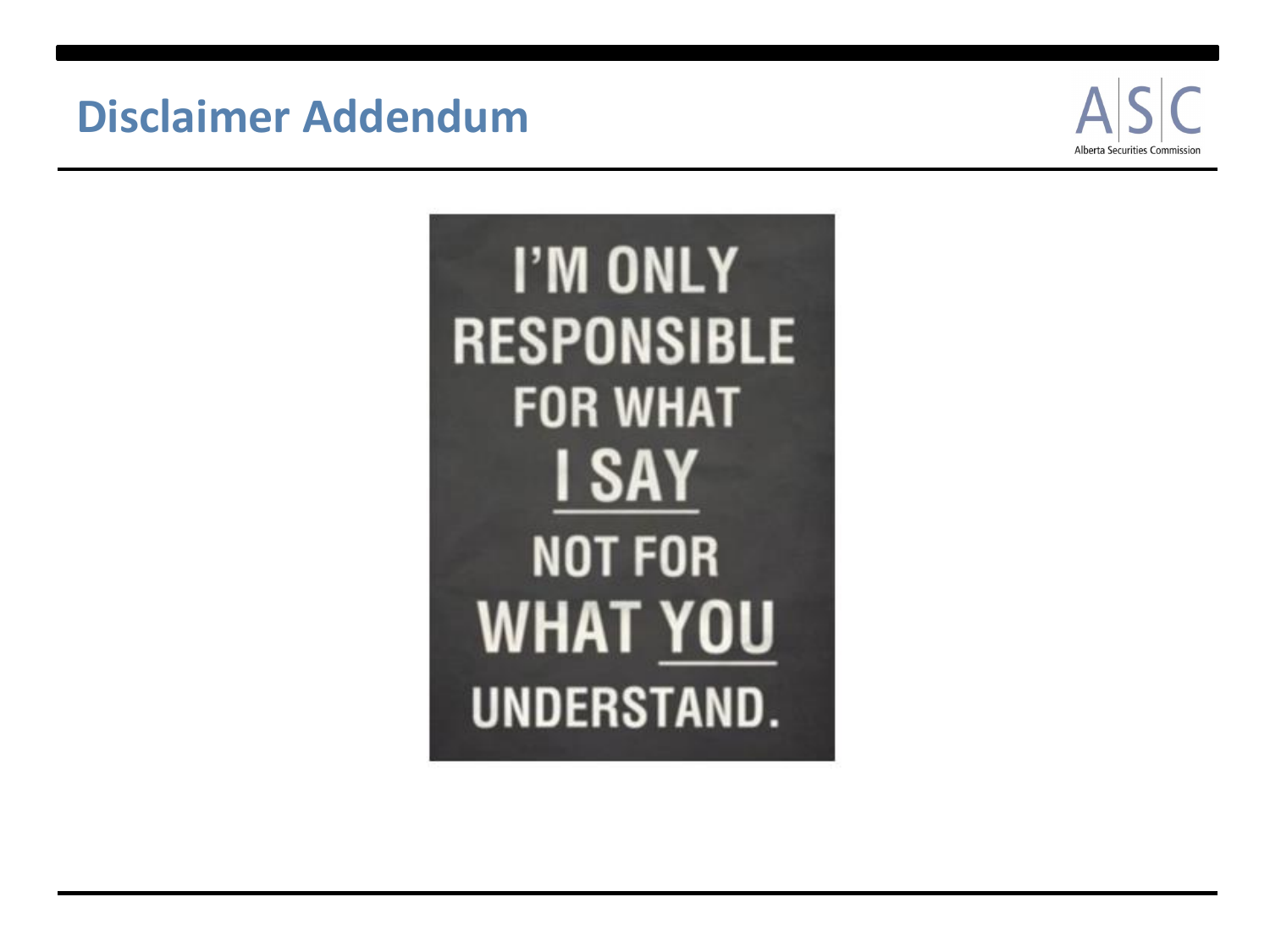#### **TMX Oil and Gas Equity Raised in 2013 - \$**

#### **Access to Capital** Oil & Gas Equity Capital Raised on Toronto Stock Exchange and TSX Venture Exchange (C\$ Billions) Secondary Offerings **Perivate Placements** PIPOs  $$11.7B$ \$11.3B \$10.4B \$10.5B  $$10.1B$  $$9.2B$ \$9.0B  $$8.2B$  $$5.2B$  $$4.1B$ 2004 2005 2006 2007 2009 2010 2011 2012 2013 2008 **Toronto Stock TSX Venture**

Alberta Securities Commissio

OIL & GAS

Raised by oil and gas companies in 2013



Financings in 2013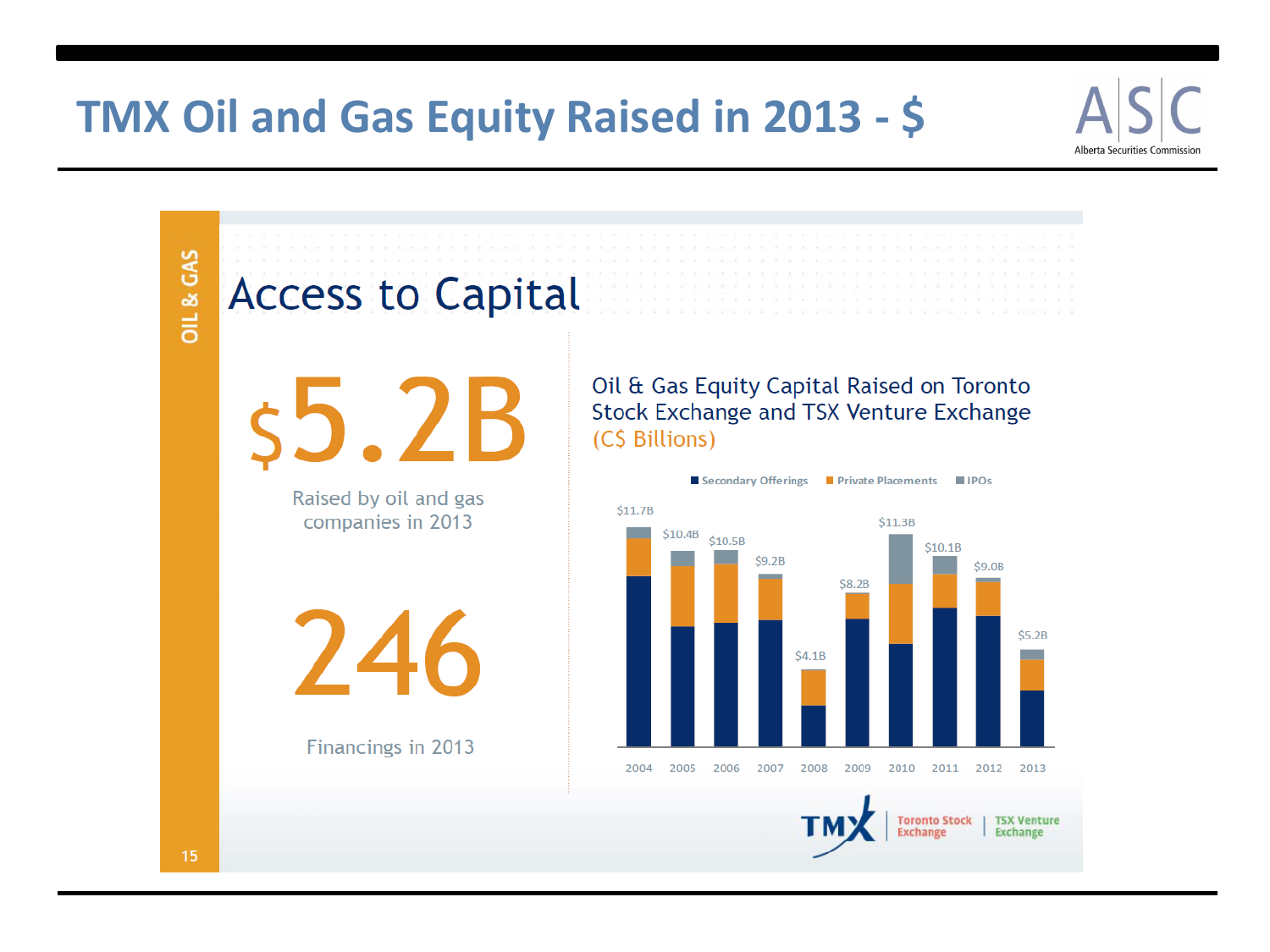#### **TMX Oil and Gas Equity Raised in 2013 - Ranking**



Alberta Securities Commission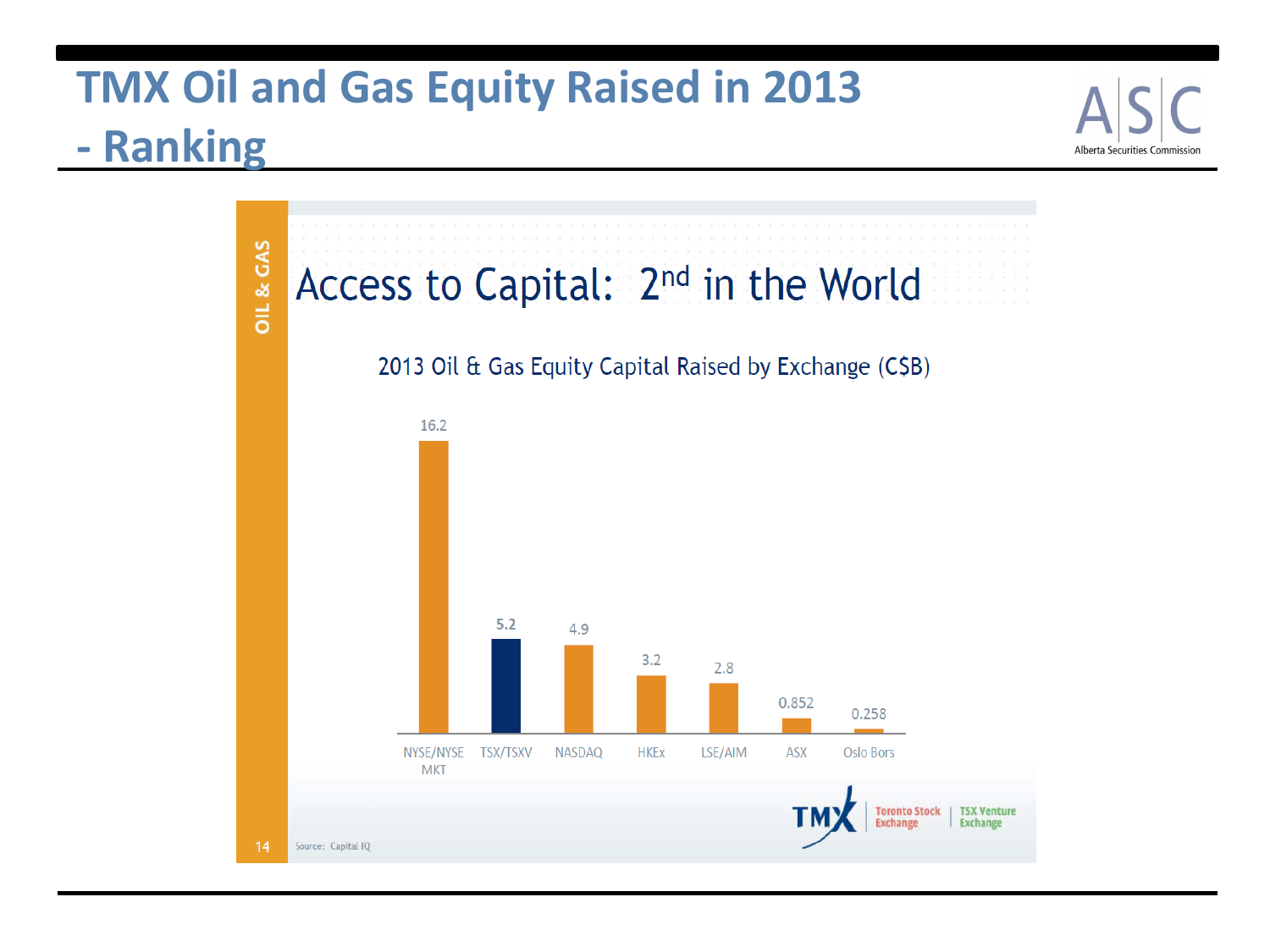# **Source of Information for Applicable Oil & Gas Legislation**



- Provincial Securities Acts
- NI 51-102 Continuous Disclosure Obligations
- Oil and Gas Disclosure
	- NI 51-101 Standards of Disclosure for Oil and Gas **Activities**
	- Forms NI 51-101 F1; F2 and F3 and their Instructions
	- Companion Policy guidance on use of NI 51-101
	- CSA Staff Notice 51-324 Glossary to NI 51-101
	- Revised CSA Staff Notice 51-327 Guidance on Oil and Gas Disclosure
- COGEH(Canadian oil and Gas Evaluation Handbook)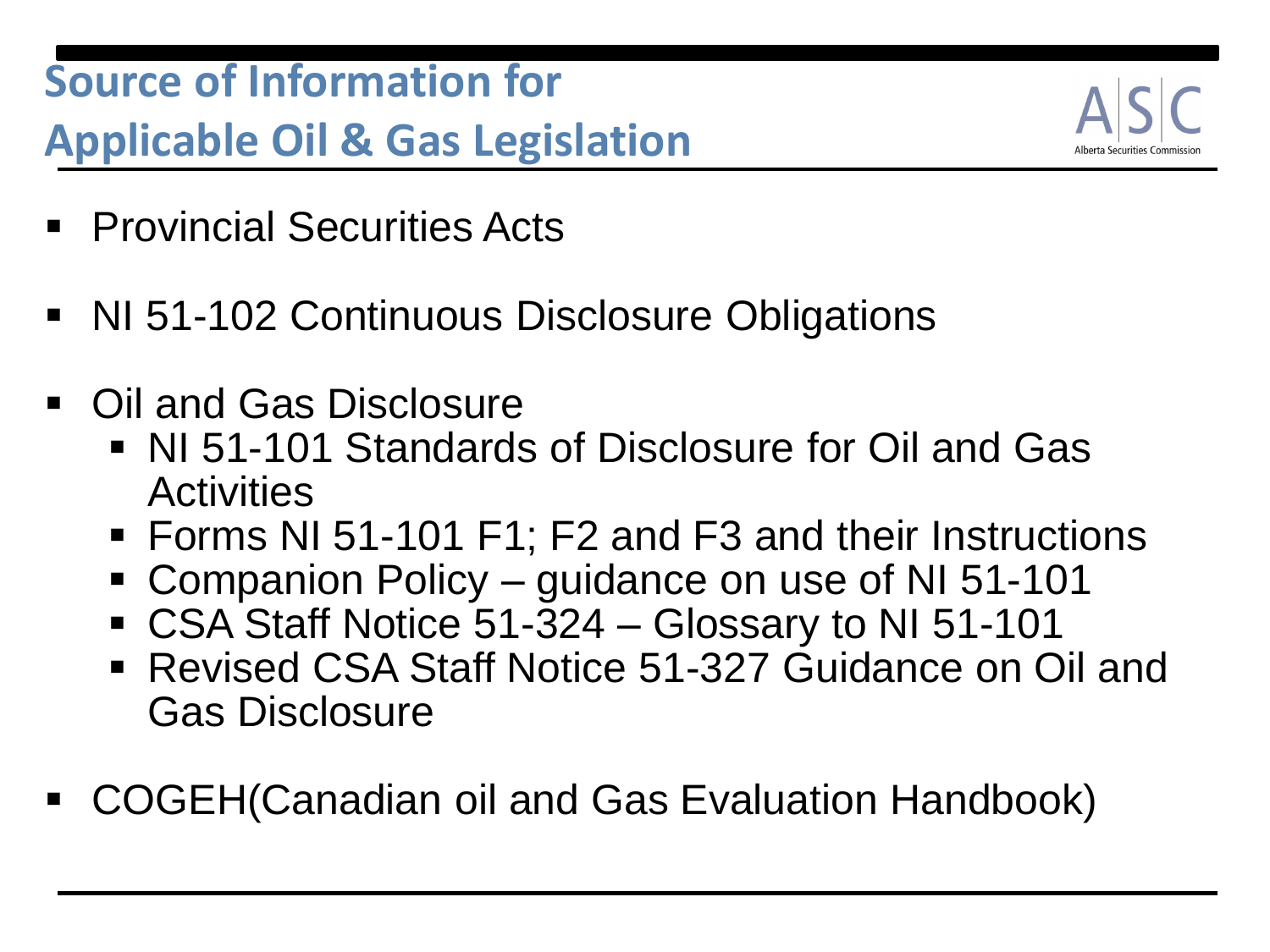# **NI 51-101 Standards is Accompanied by:**

Alberta Securities Comr

- 1. Form 51-101F1 *Statement of Reserves Data and Other Oil and Gas Information*
- 2. Form 51-101F2 *Report on Reserves Data by Independent Qualified Reserves Evaluator or Auditor*
- 3. Form 51-101F3 *Report of Management and Directors on Oil and Gas Disclosure*
- 4. Form 51-101F4 *Notice of Filing 51-101F1 Information in AIF*
- *5. Form 51-101F5 – Notice of ceasing oil and gas activities (Proposed)*
- 6. Companion Policy 51-101CP *Standards of Disclosure for Oil and Gas Activities*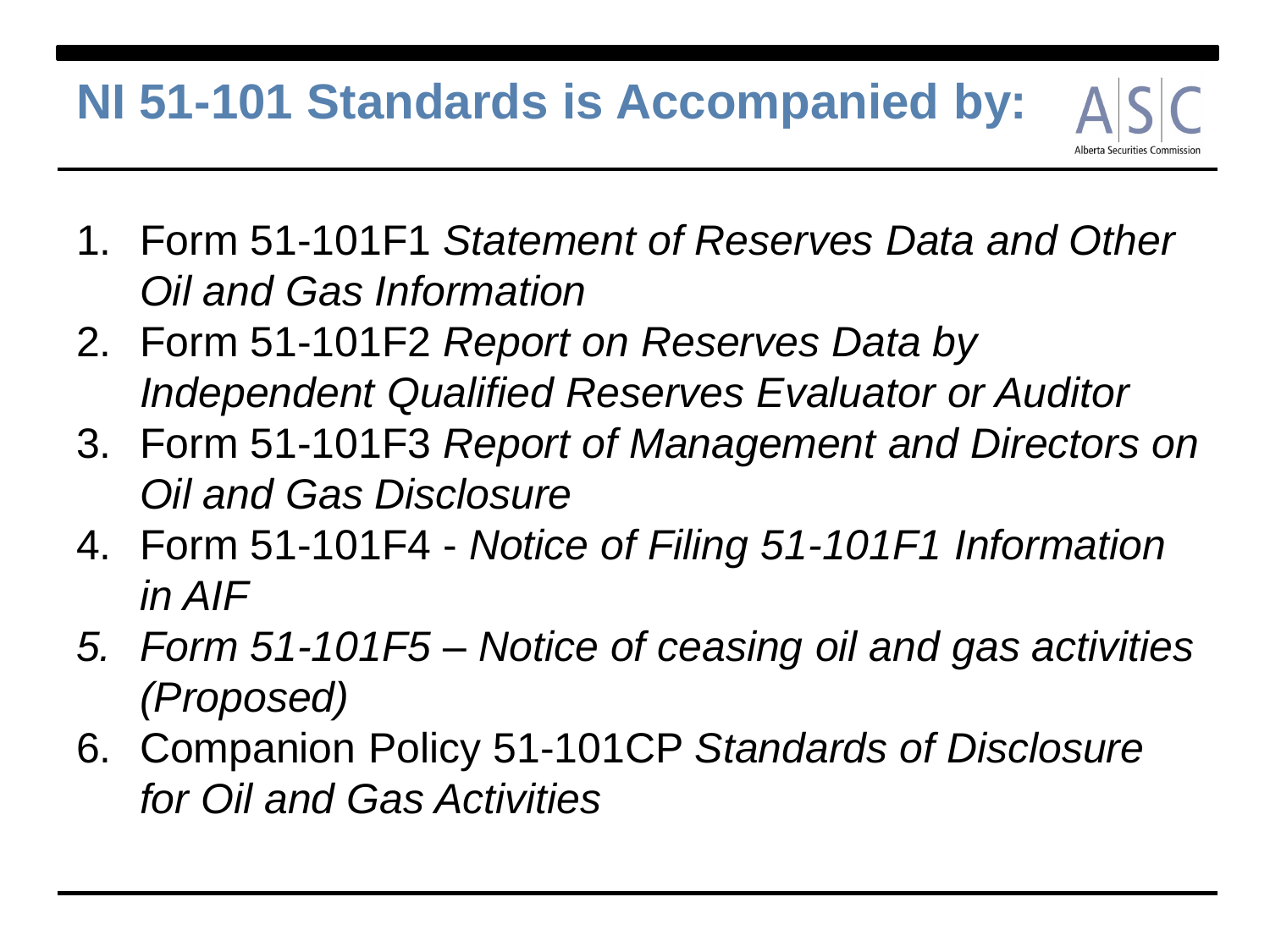#### **NI 51-101** *Standards of Disclosure for Oil and Gas Activities*

- Implemented 2003
- Amendments introduced 2007
	- Disclosure of non-conventional products
	- Disclosure of resources other than reserves (ROTR)
- Amendments introduced 2010
	- Adding across resource categories
	- Range of estimates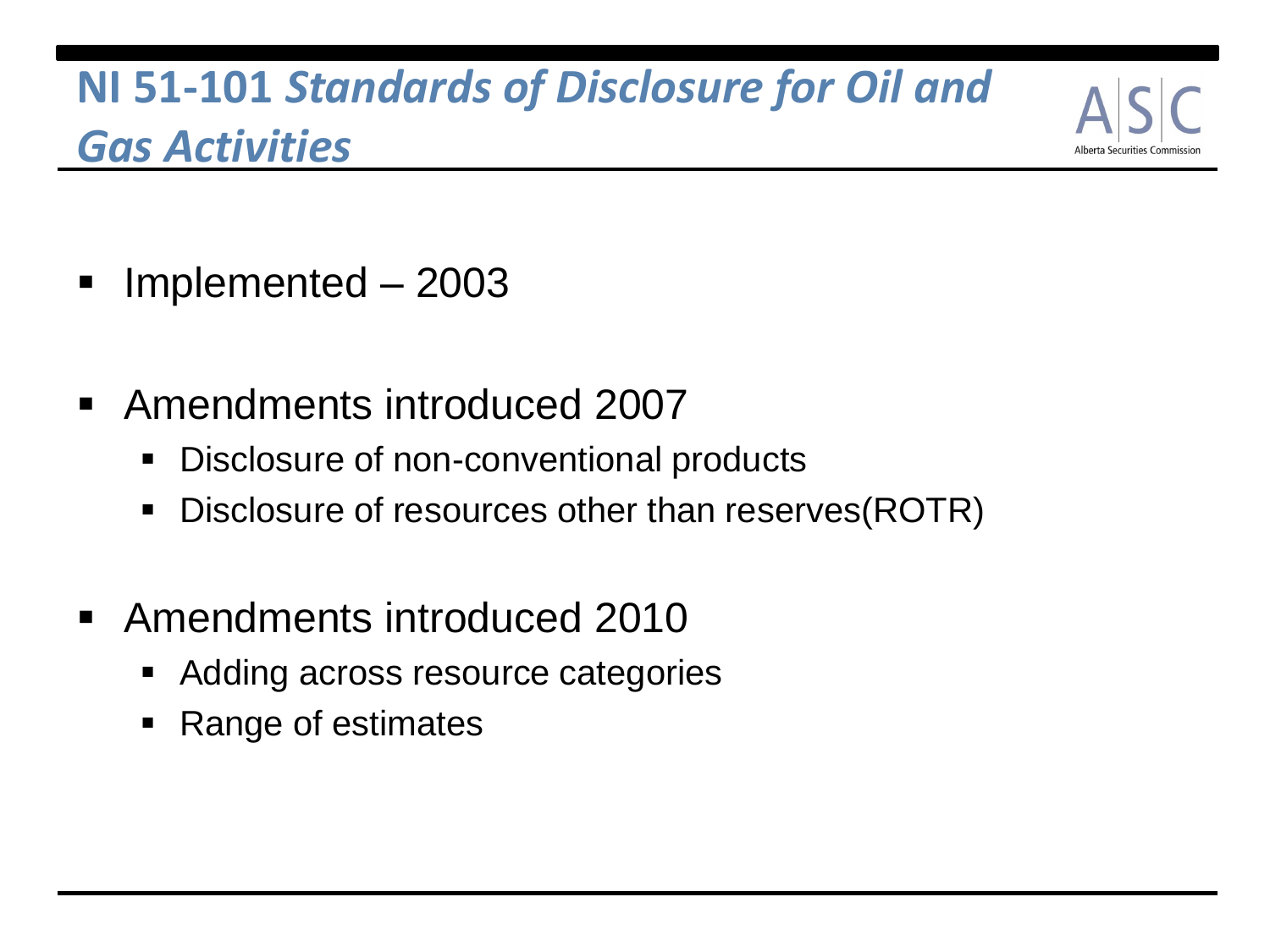

- On October 17, 2013, the Canadian Securities Administrators (CSA) announced proposed amendments to NI 51-101 and published them for public comment
- Public Comments were -
	- **•** reviewed by March 2014
	- **•** published on ASC Web site
- Staff are currently amending the instrument in response to public comments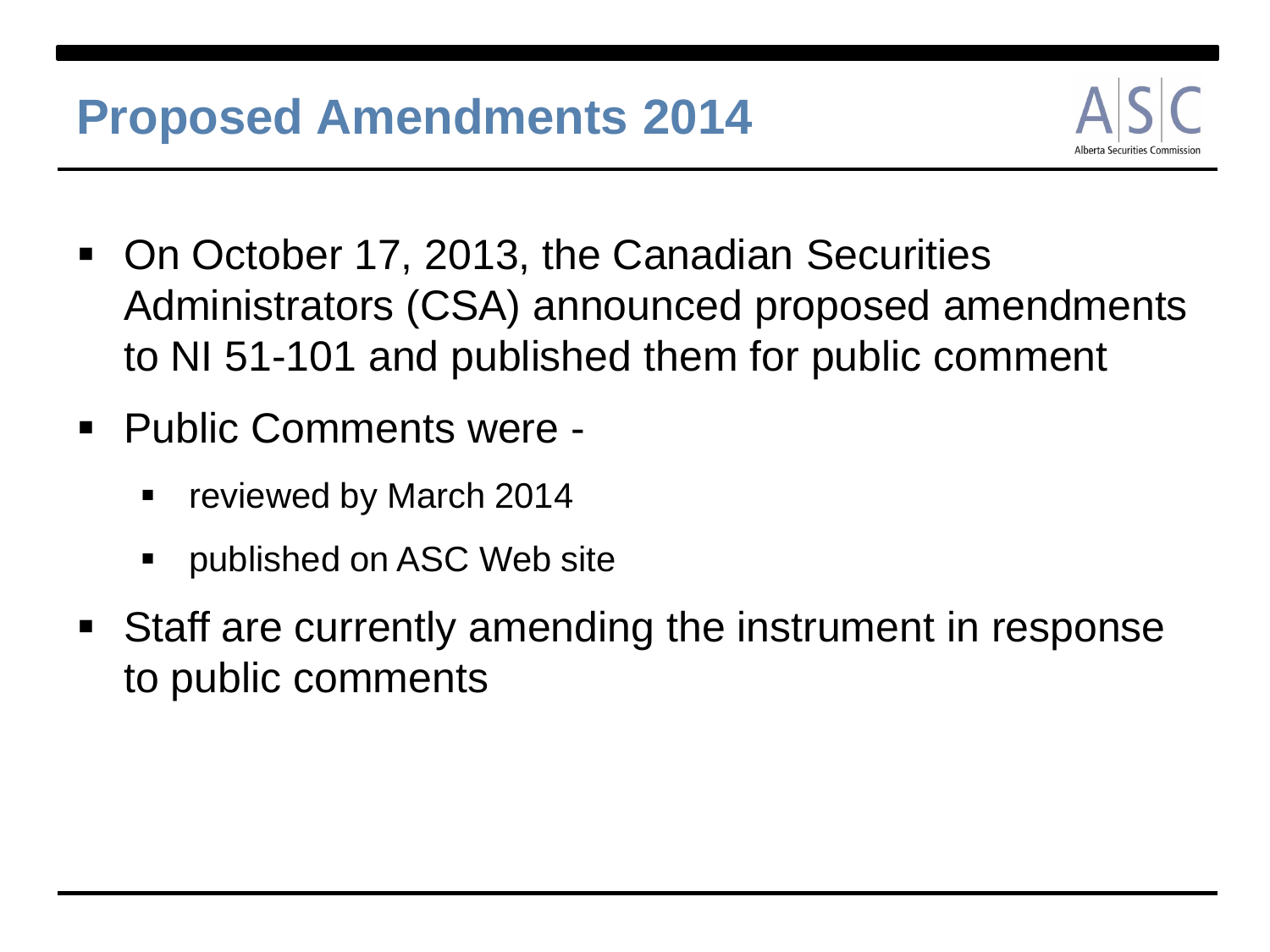

- Approved solely for the purpose of public comment
- Do not have the force of law
- Reflects the changes intended to be made by securities regulators
- **Target to publish final form of the Amendments in late** 2014
- Currently target effective date of July 1, 2015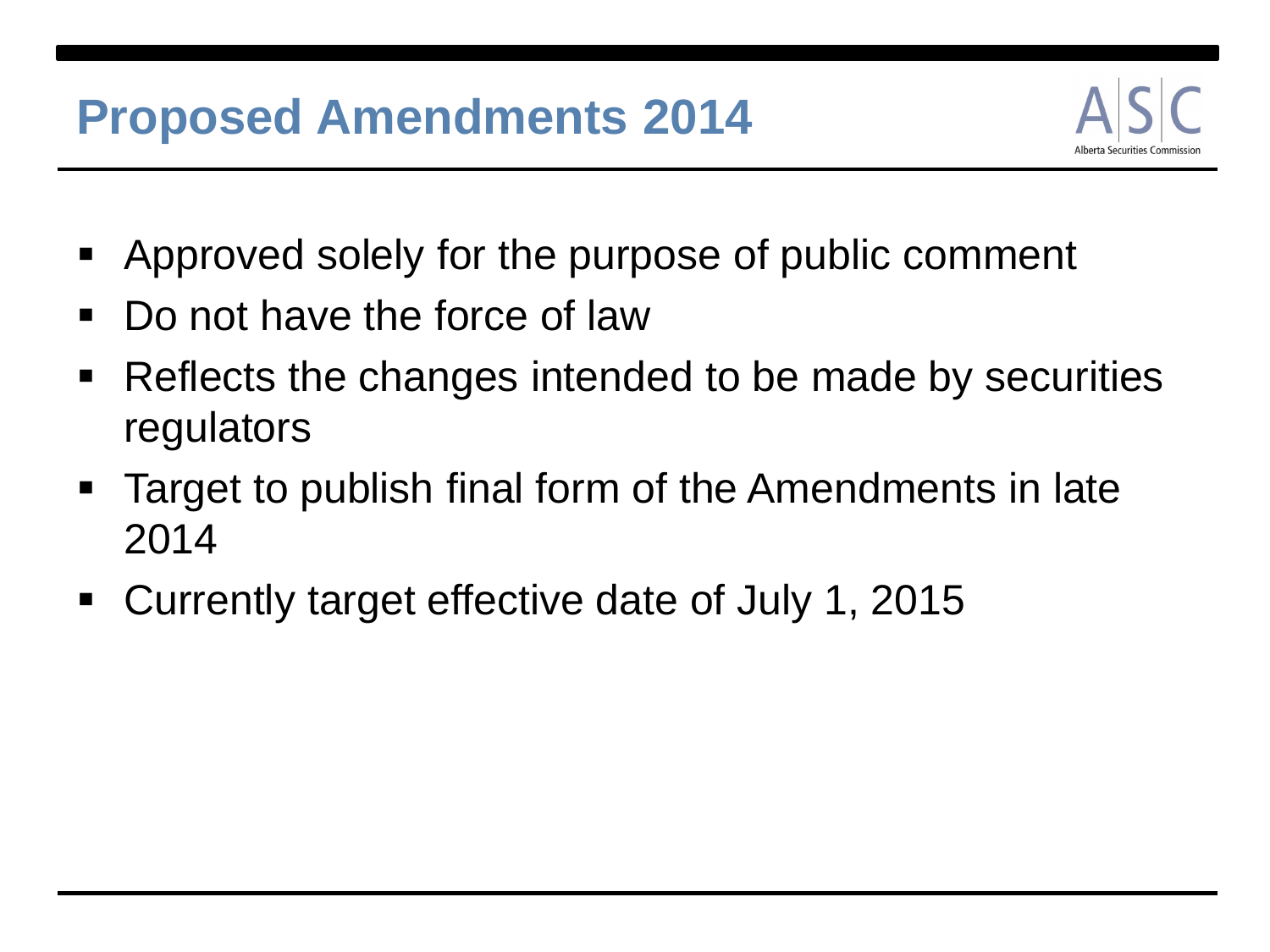#### **Substance of NI 51-101 Amendments in 2014**

- 
- **Addressing concerns with respect to the increased** disclosure of contingent resources and prospective resources – "resources other than reserves"(ROTR) by reporting issuers (RI's)
- **Provide a framework to promote better disclosure of** ROTR and associated metrics.
- Align NI 51-101 with the amended COGE Handbook, including:
	- Bitumen Guidelines (April 1, 2014)
	- ROTR Guidelines (July 17, 2014)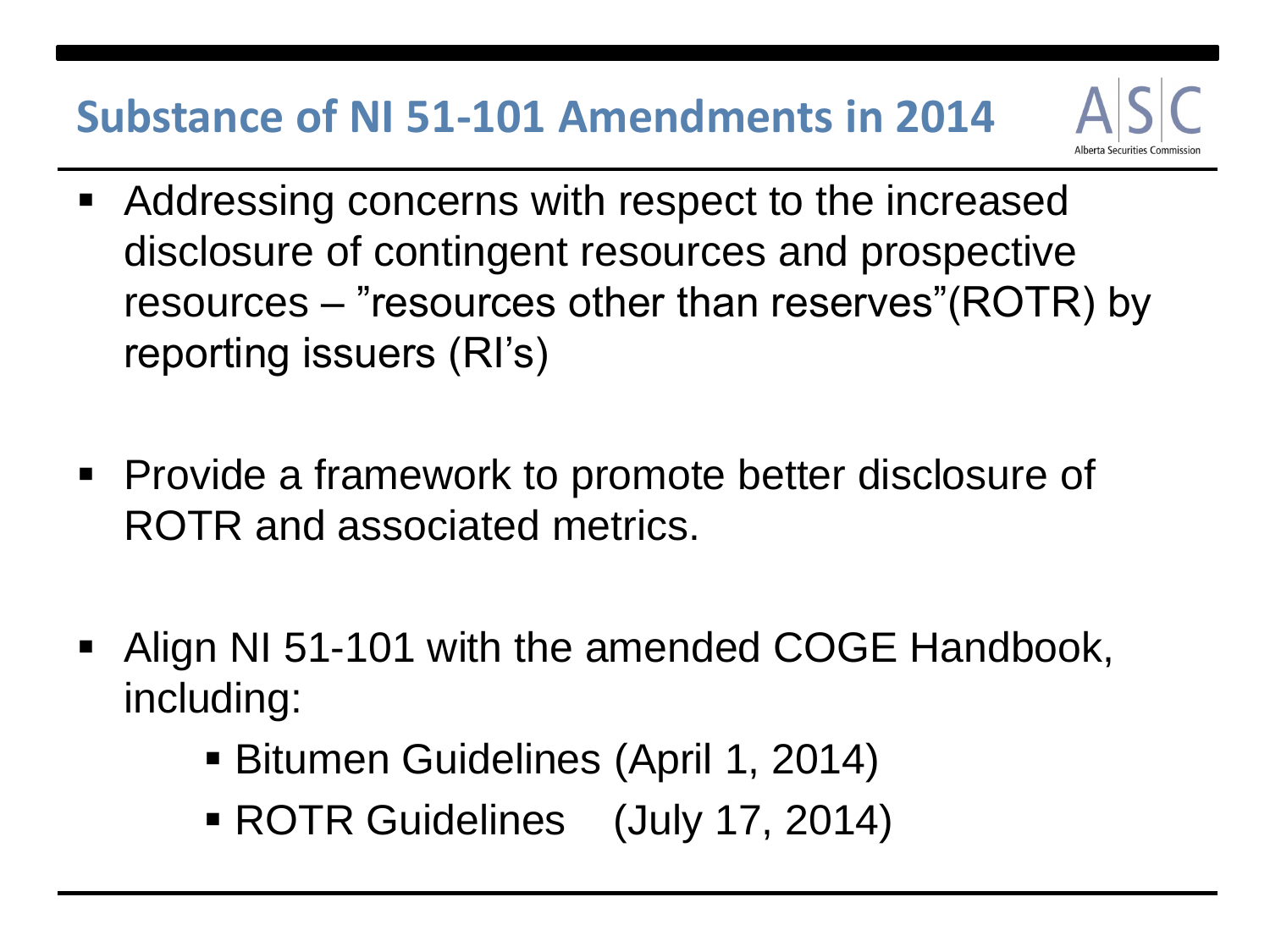#### **Circumstances Have Changed - Gross 2P Reserves (BOE's at 6 Mcf:1 bbl)**





Cycle 1 - Year ends ending between December 31, 2003 and November 30, 2004 Cycle 10 -Year ends ending between December 31, 2012 and November 30, 2013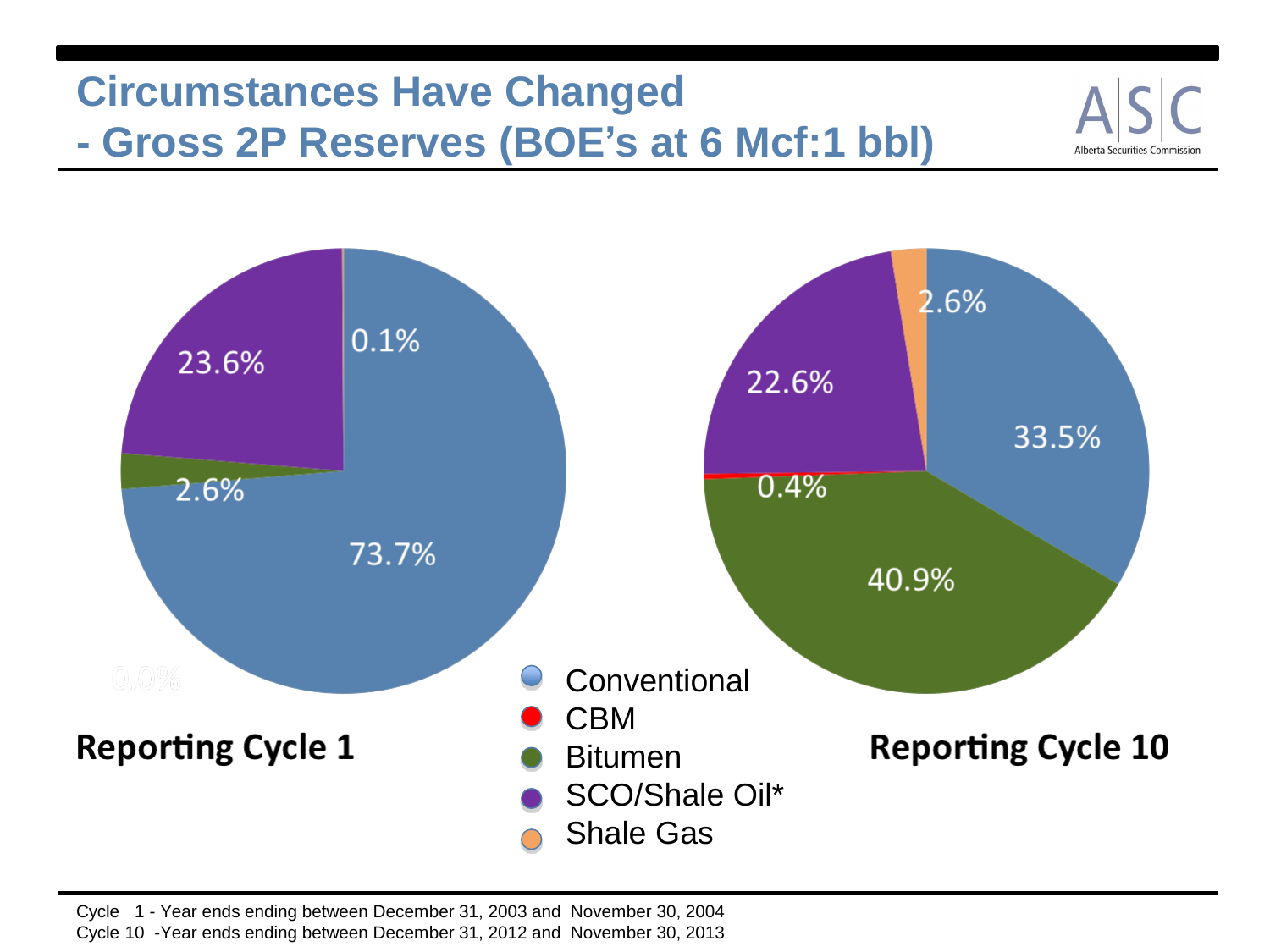# **Circumstances Have Changed - Resources Disclosure**

140 120 100 80 60 40 20 Reporting Reporting Reporting Reporting Reporting Reporting Reporting Reporting Reporting Reporting Cycle 1 Cycle 2 Cycle 3 Cycle 4 Cycle 5 Cycle 6 Cycle 7 Cycle 8 Cycle 9 Cycle 10 Contingent # Companies Prospective # Companies **Both Contingent/Prospective** 

Alberta Securities Commission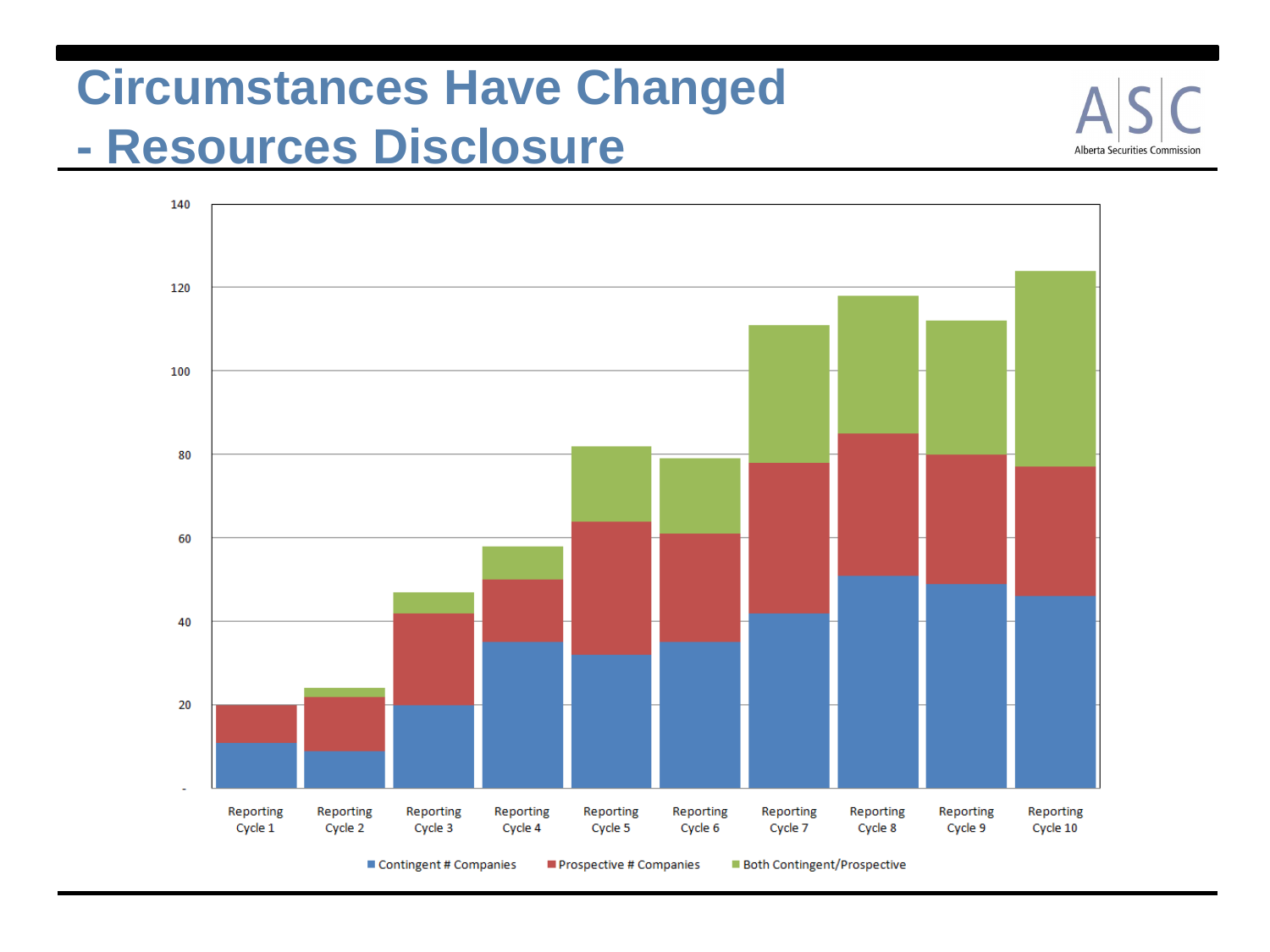

Disclosure of ROTR Generally *–*

- The disclosure is **not mandatory**.
- Annual disclosure concerning unproved properties and resource activities as described in Part 6 of Form 51-101F1.
- Additional disclosure beyond this is voluntary and must comply with section 5.9 of NI 51-101 if anticipated results from ROTR are voluntarily disclosed.
- For prospectuses, ROTR that are material to the issuer is required, even if the disclosure is not mandated by NI 51-101.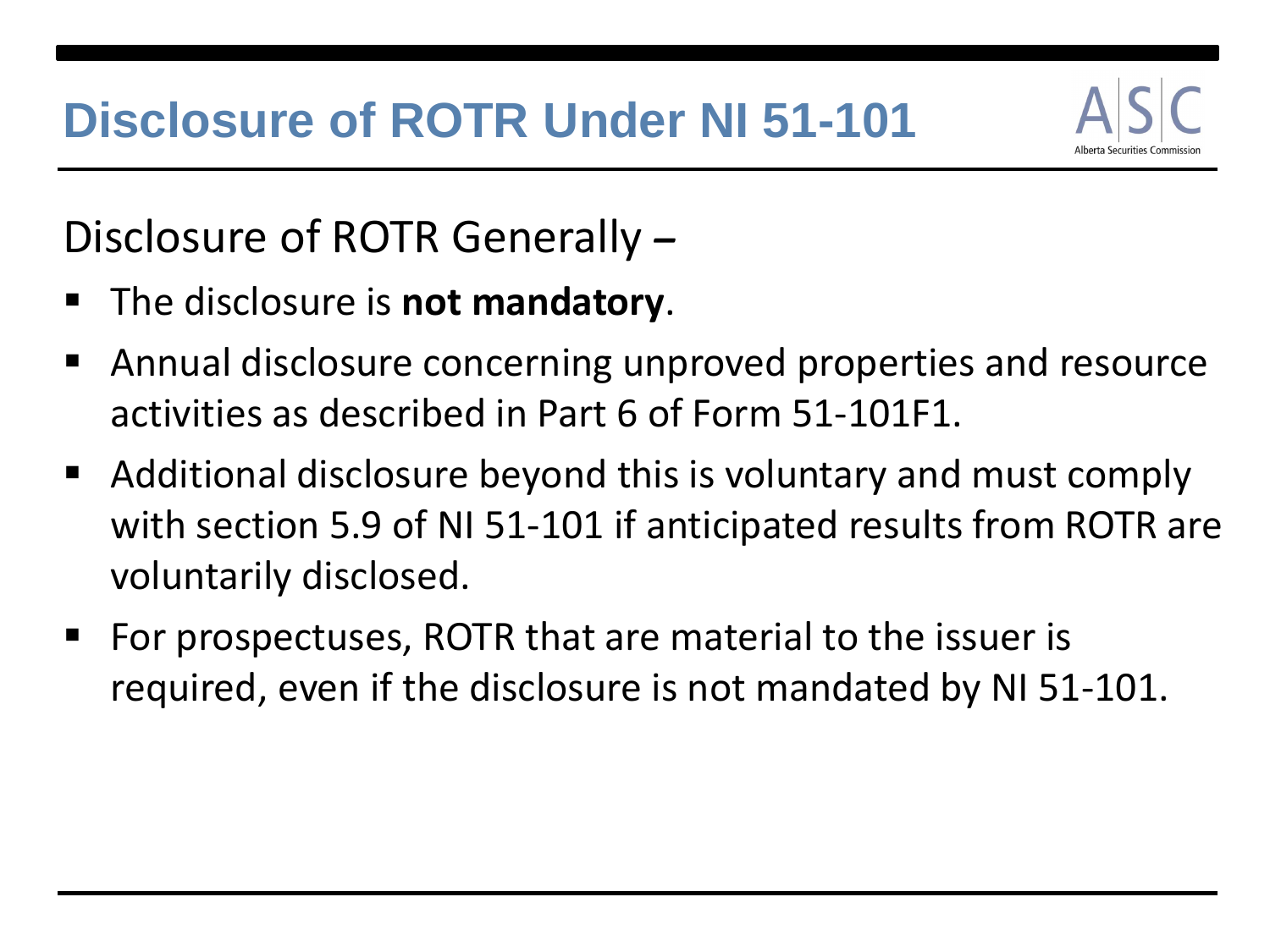# **Some Deficiencies in Current ROTR Disclosure**



- Not clear whether lease gross, gross, company interest or net volumes are disclosed and whether they are risked
- Discussion of significant positive and negative factors in estimating ROTR quantities is missing or insufficiently disclosed
- Non-standard product types and metrics
- Not always clear what project is being evaluated or how it is intended to progress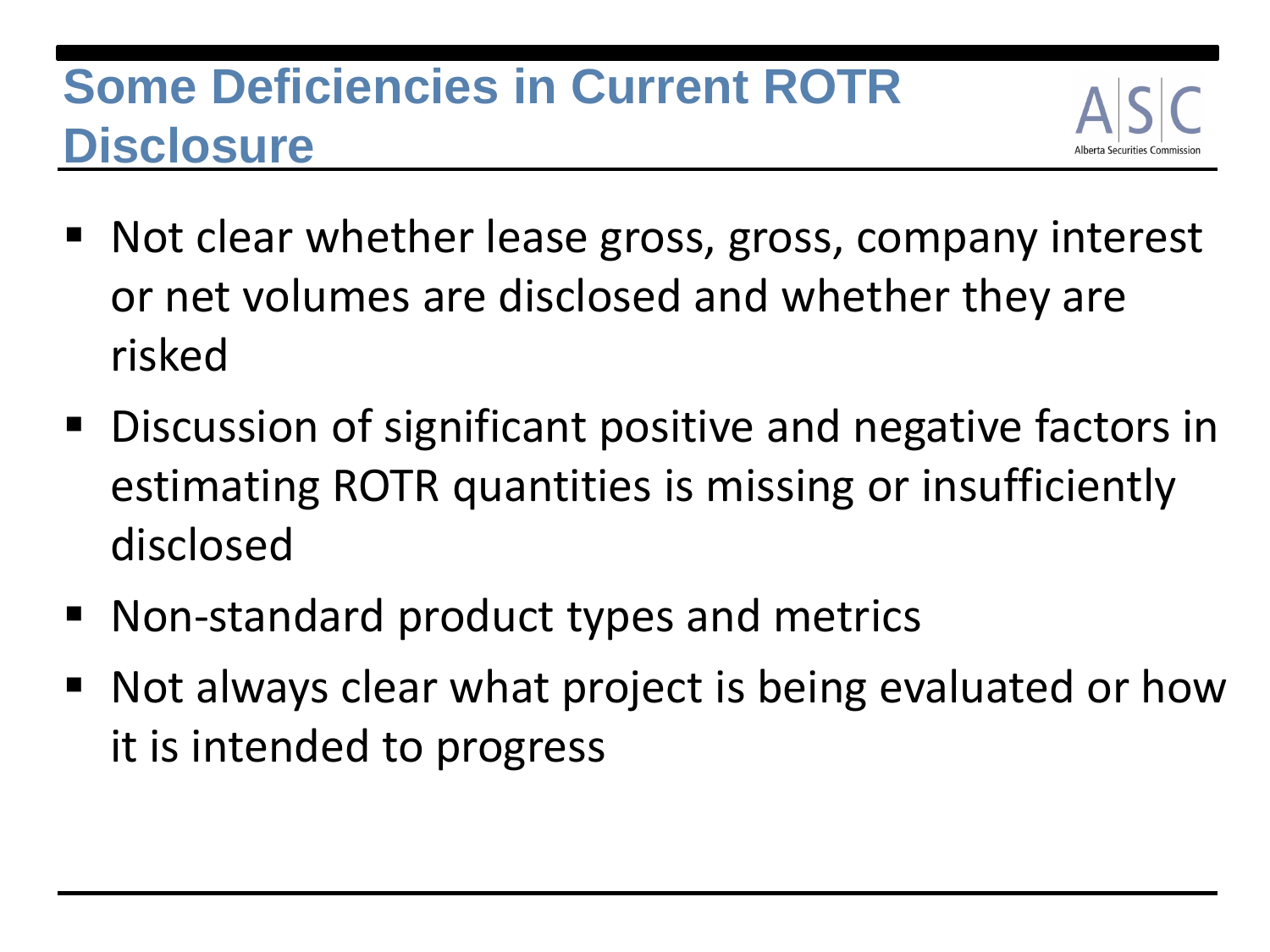- Discussion of risks and uncertainties is missing or inadequate (boilerplate language).
- Contingencies and the steps to remove them are often poorly described.
- ROTR are disclosed one year but not the next, without explanation.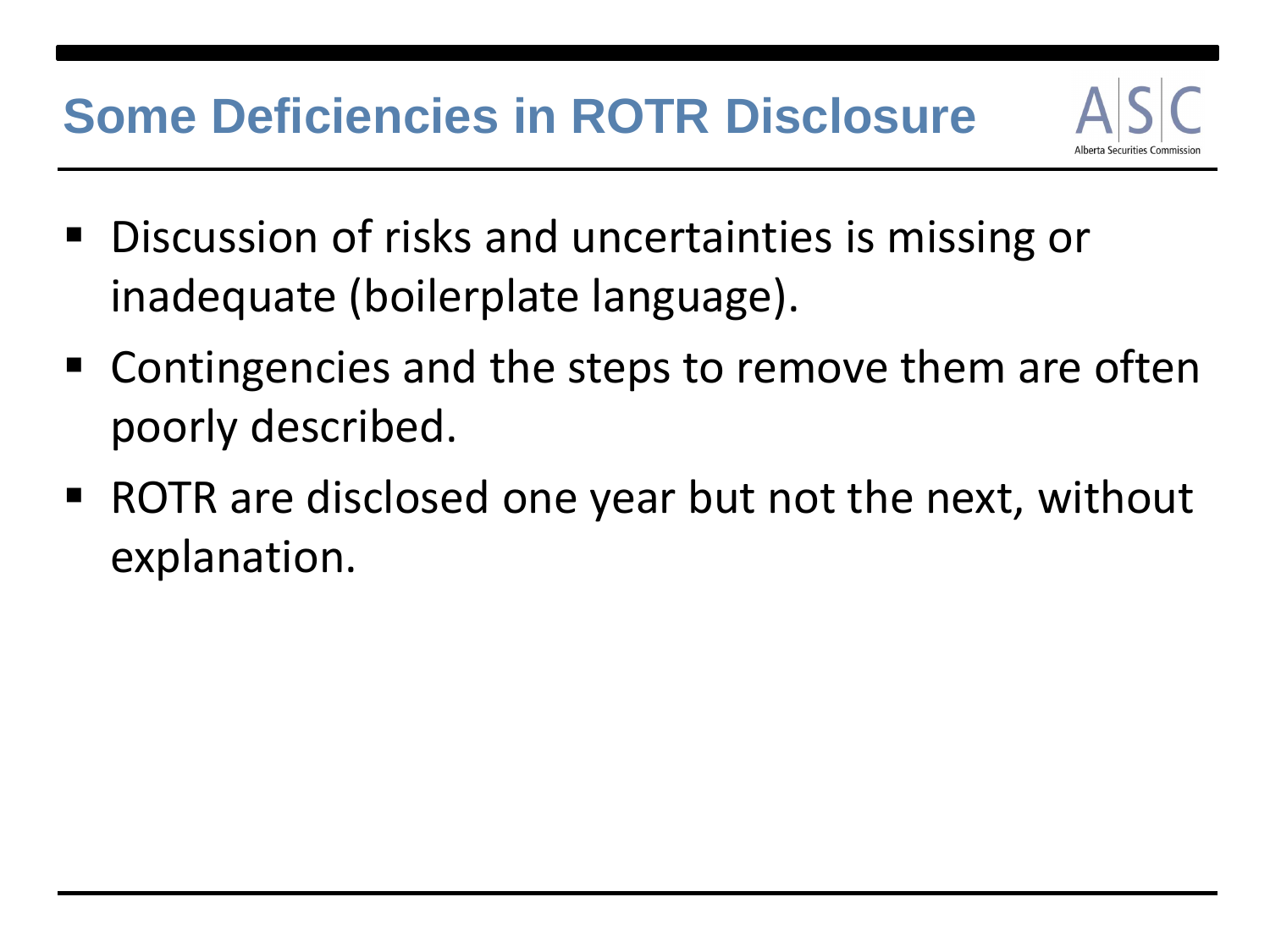#### **Examples of Current Resources Disclosure**

- *"Estimates of contingent resources have not been adjusted for risk based on the chance of development."*
	- Contingent Resources………………….1,300 MMbbls
	- Resources PV-10%............................\$3,500 MM
- "*UNRISKED PROSPECTIVE GAS RESOURCES*"

"*Unrisked prospective resources are estimated ranges of recoverable gas volumes assuming a petroleum discovery is made."*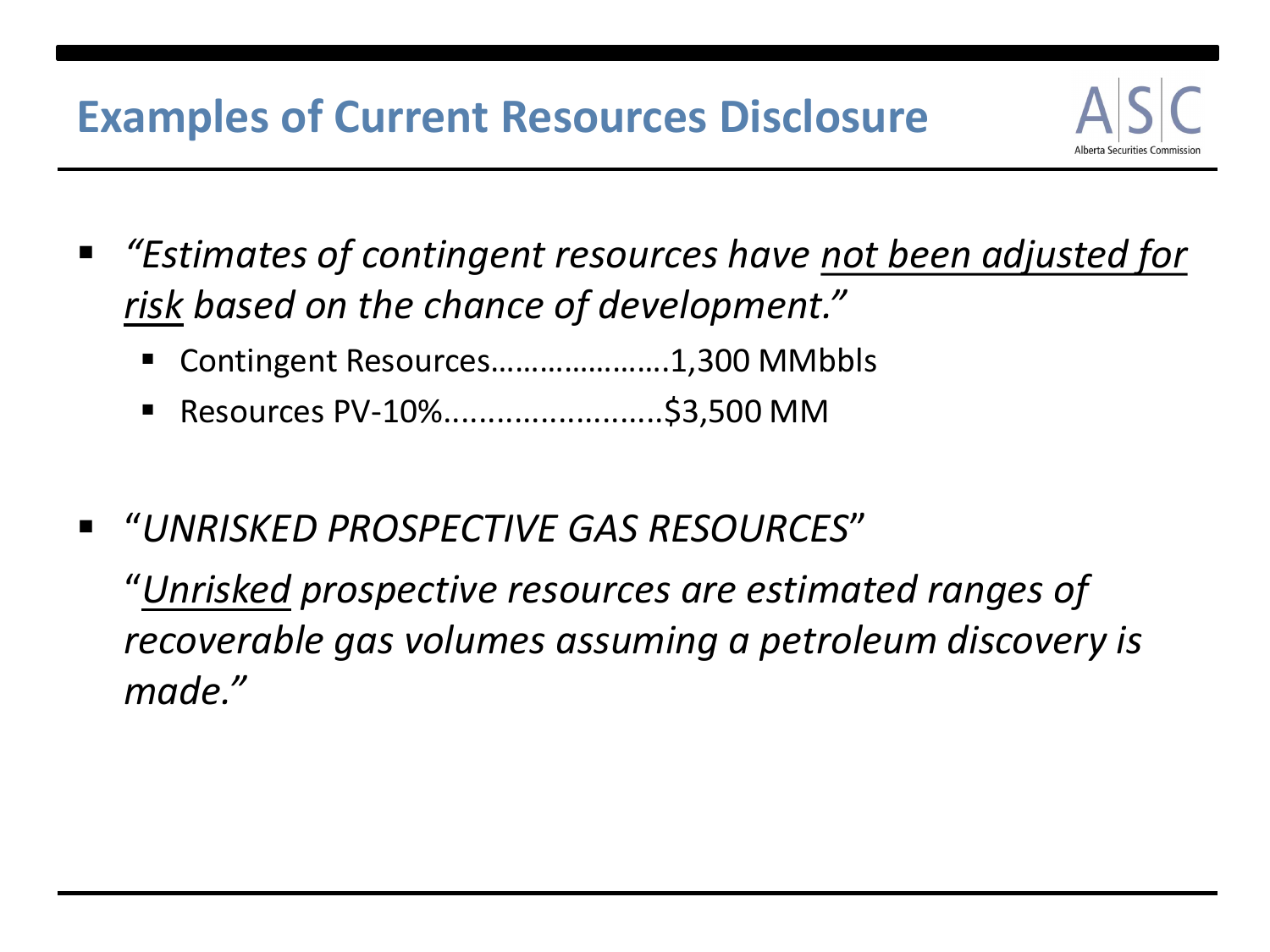- Supplementary disclosure of resources estimate under an alternative resources disclosure standard
- Changes to product types and removal of production groups
- Mandating Net Present Value(NPV) disclosure if resources other than reserves are disclosed in the annual statement of reserves data
- Requiring additional descriptive disclosure when oil and gas metrics are disclosed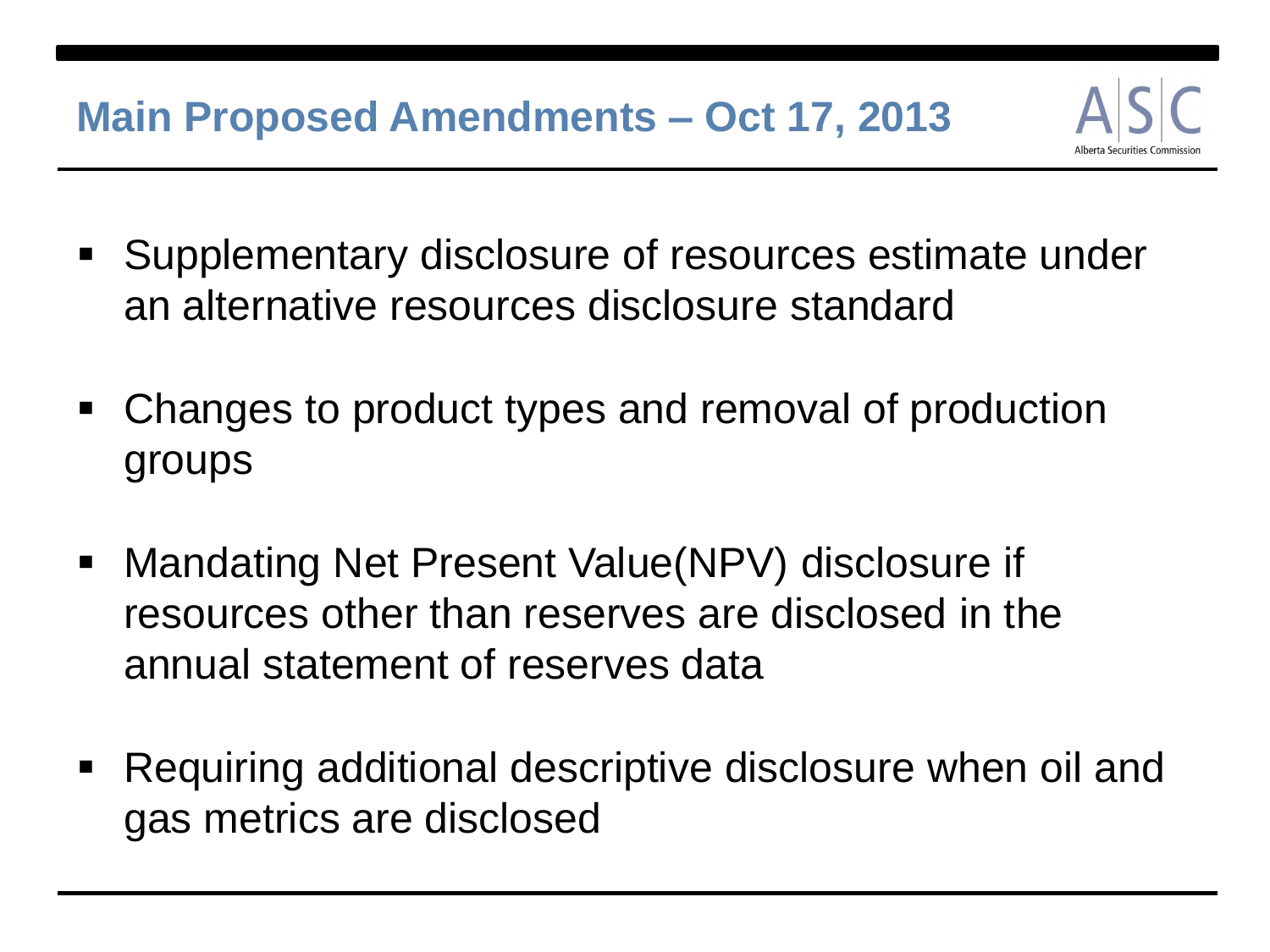# **Other Proposed Amendments- Oct 17 , 2013**

- Other amendments include
	- Disclosure of the resources at the first point of sale or at an alternate reference point
	- Revised disclosure requirements around abandonment and reclamation costs
	- Amended reserves presentation requirements
	- Removal of independent qualified reserves evaluator consent requirement on additional disclosure
	- Change in Form 51-101F2 from preparation date to effective date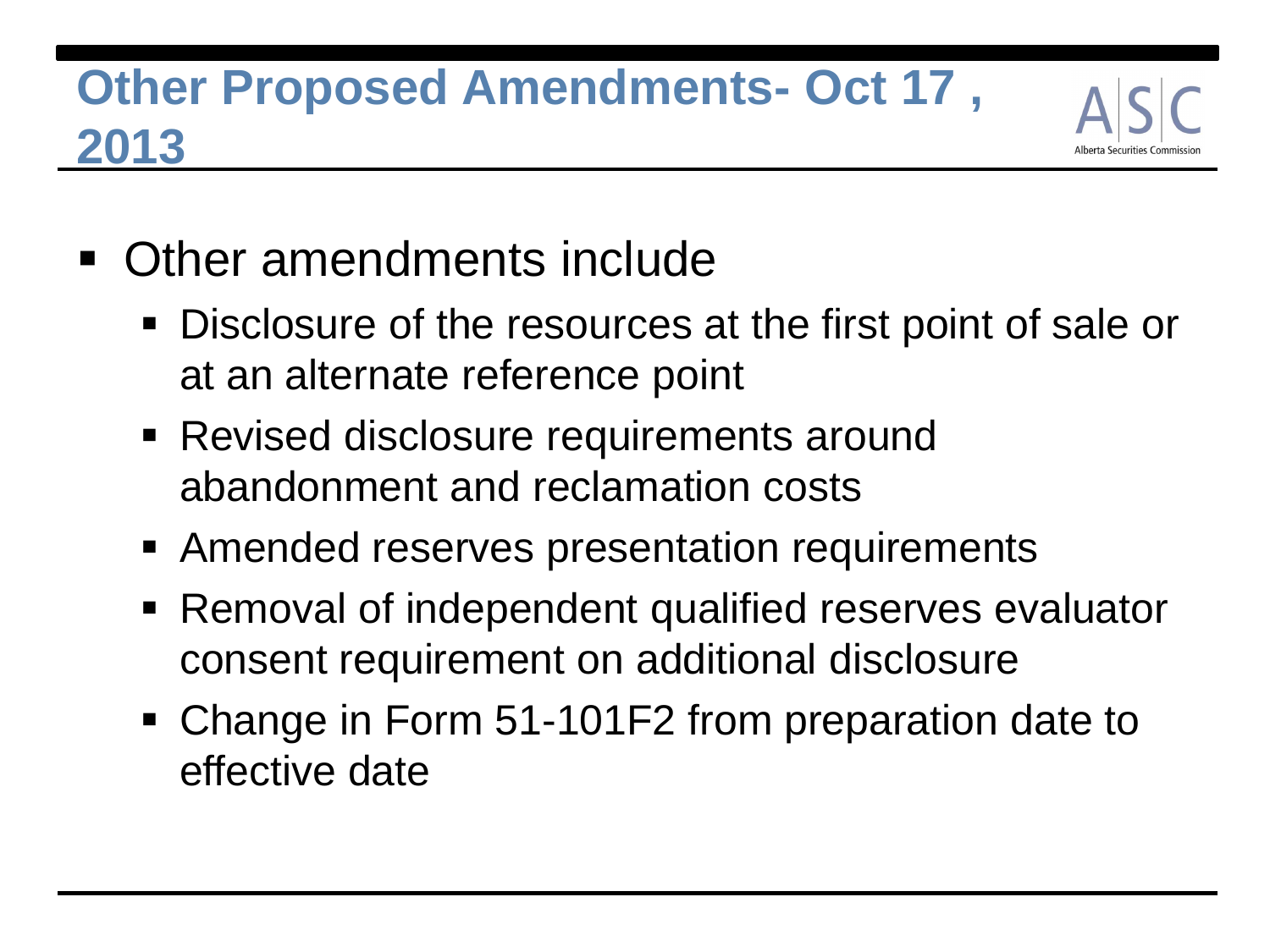- **If contingent or prospective resources are** optionally disclosed in Form 51-101F1 or AIF:
	- Evaluated or audited by an independent reserves evaluator or auditor
	- **Low, best and high estimates must be provided**
	- Disclose Net Present Value (NPV) discounted at 0, 5, 10, 15 and 20%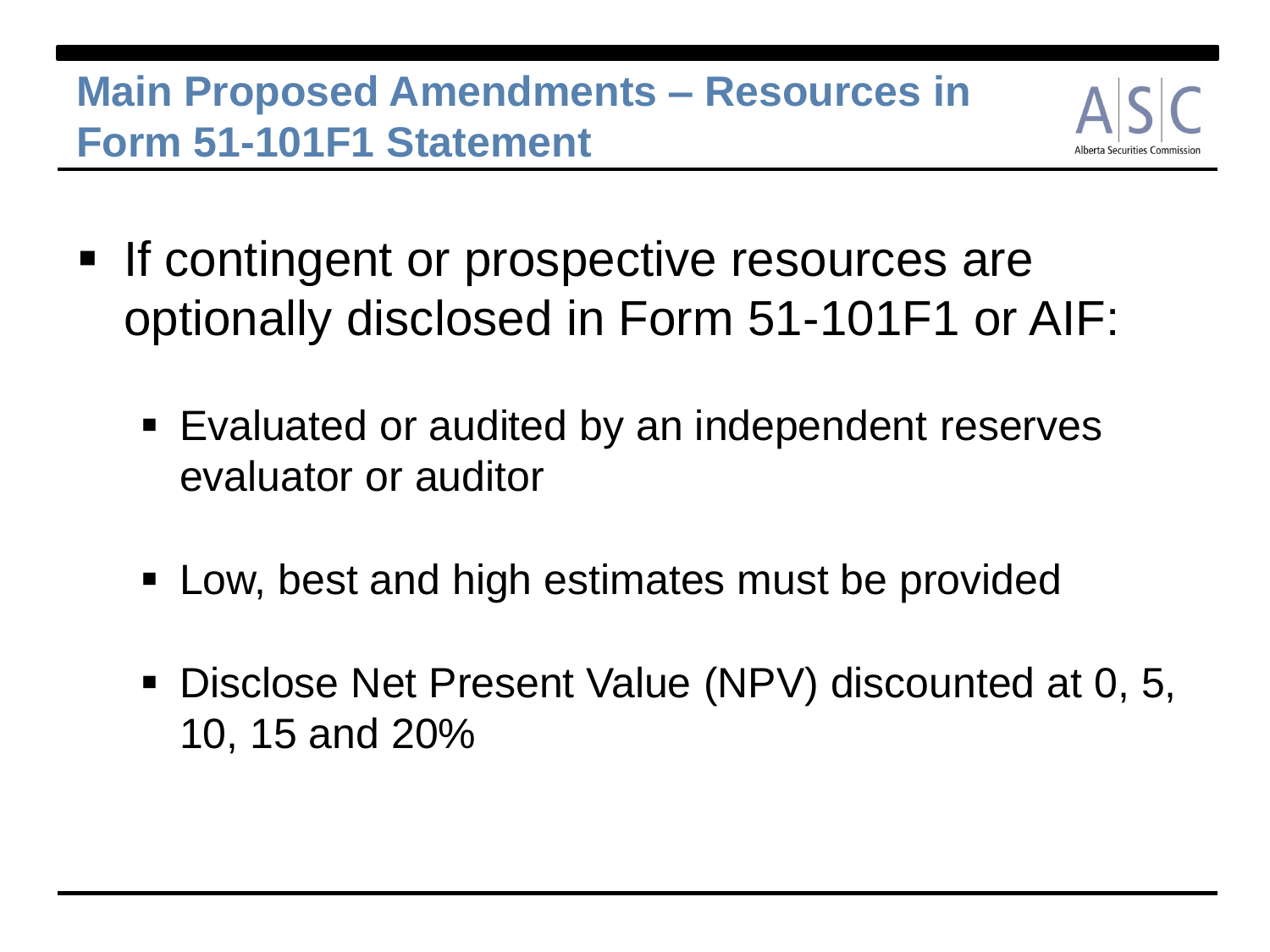



# Public Comments on Proposed Amendments to NI 51-101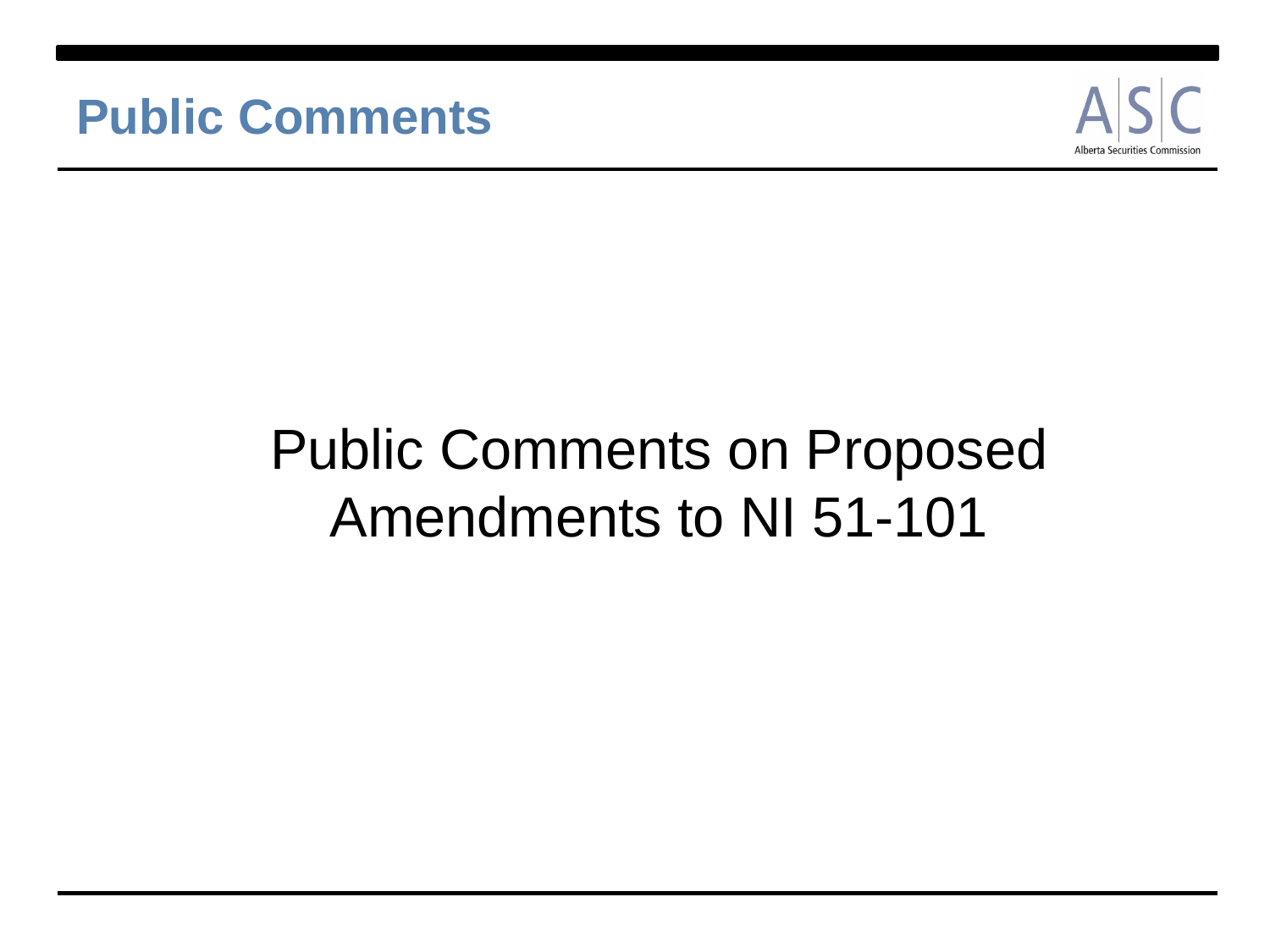## **Comments on Proposed Amendments to NI 51-101**

- **13 comment letters** Commenters include:
	- 6 large reporting issuers
	- 3 independent qualified reserves evaluators
	- $\blacksquare$  1 law firm
	- **1** individual
	- **1** professional body
	- **1** oil sands issuer
	- No comments from small or medium reporting issuers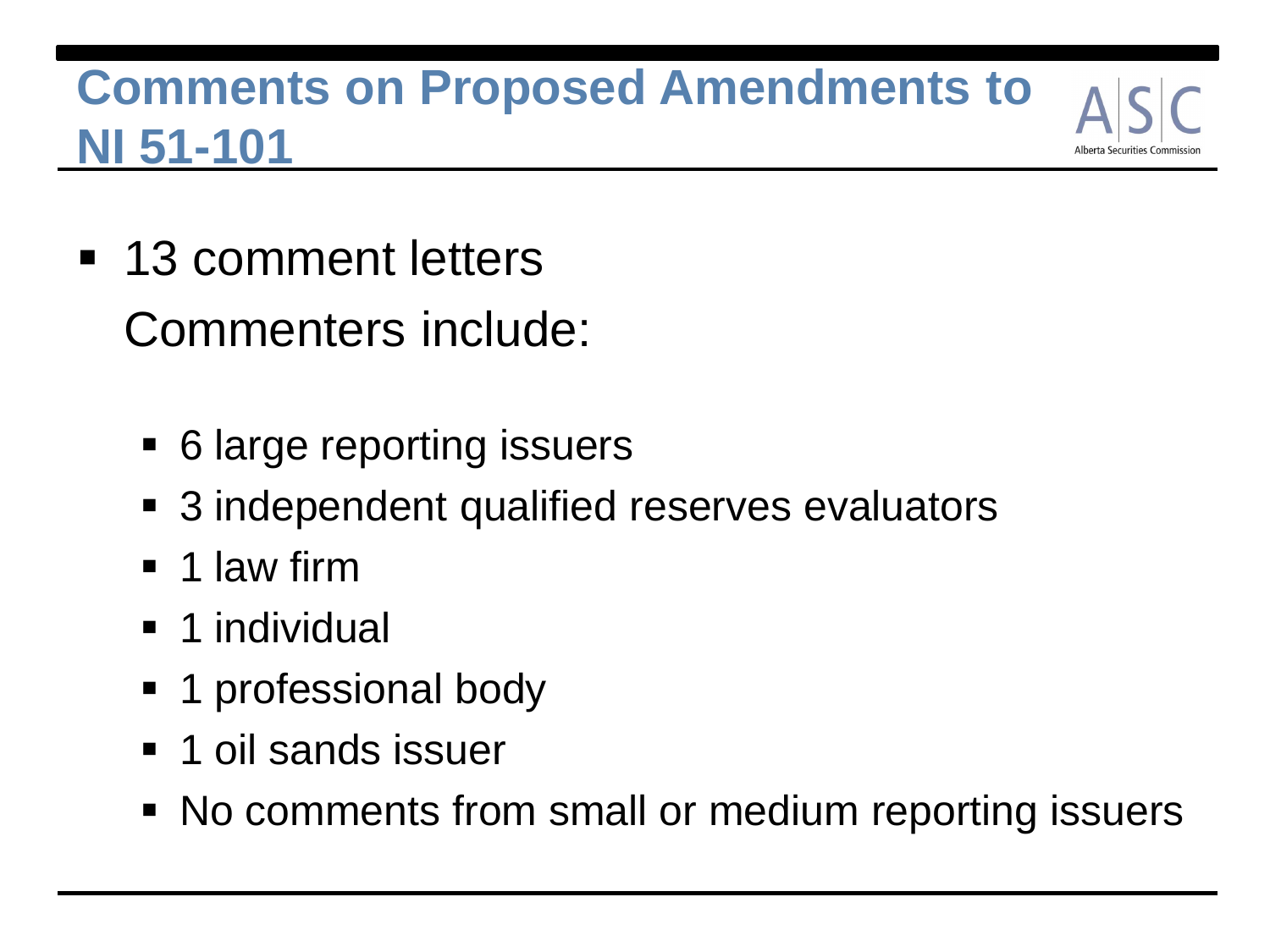# **Comments on Proposed Amendments to NI 51-101**

- General agreement with disclosure under alternative resources disclosure system
- General agreement with proposed amendments to product types / production groups (some issuers thought fewer product types would be preferable).
- Most indicated concern on required disclosure of Net Present Values (NPV's) for resources as proposed in the amendments
- General agreement with oil and gas metrics
- Comments on refinements to definitions of abandonment and reclamation costs (issues with current practice)
- Assorted comments about NI 51-101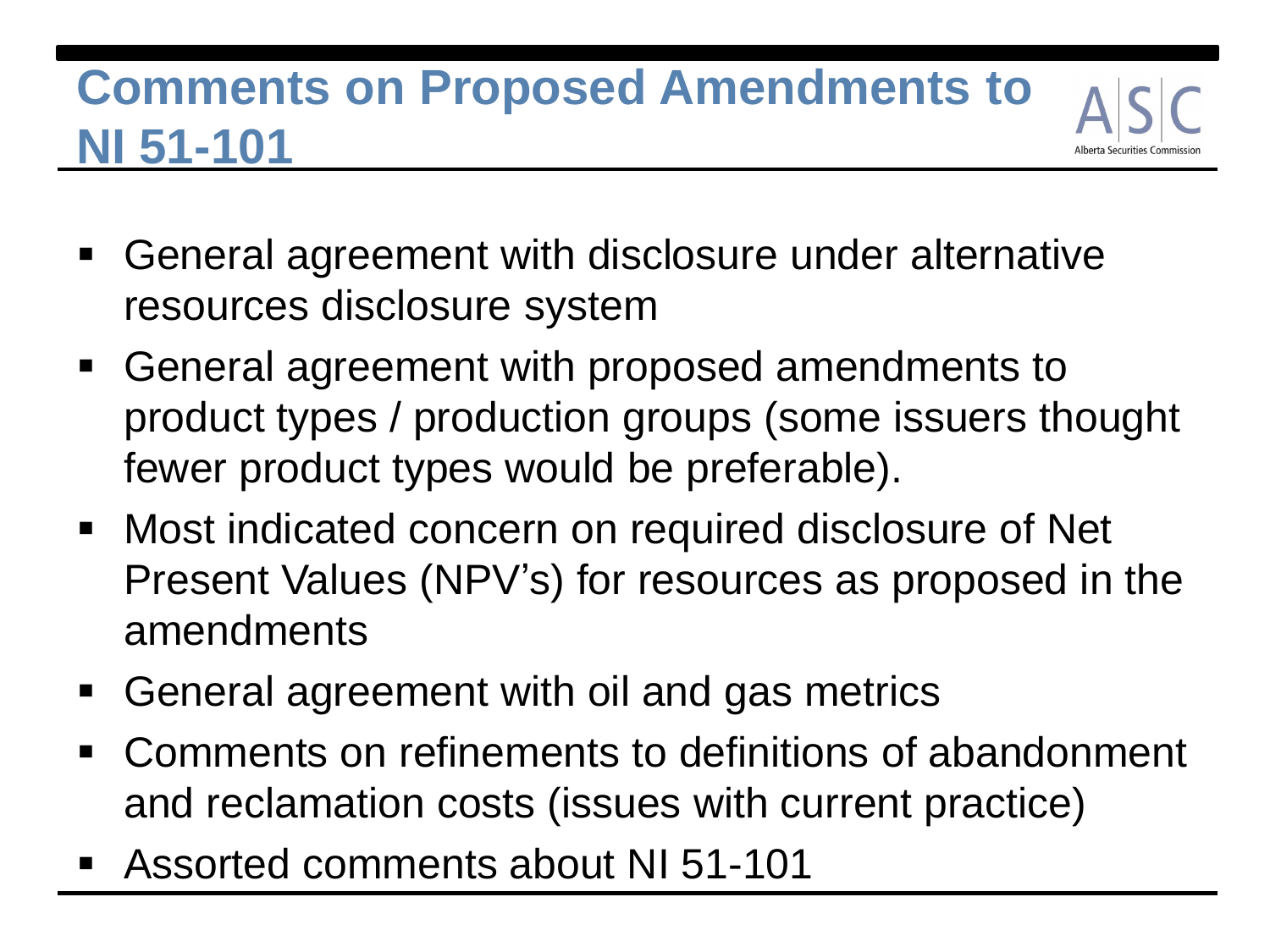#### **Comments on Requiring NPV's for Resources Disclosure**

#### **Concerns expressed**

- Too much uncertainty in the possible outcome
- Not enough guidance in ROTR Guidelines to overcome uncertainty
- Potentially misleading to disclose a value for something so uncertain
- **Proposed refined approach from the commenters:** 
	- Highlight requirements from ROTR (most specific sub-class)
	- Require disclosure of quantified risk and discussion of methods
	- Expected Monetary Value (EMV) in place of NPV
	- Appendix to Form 51-101F1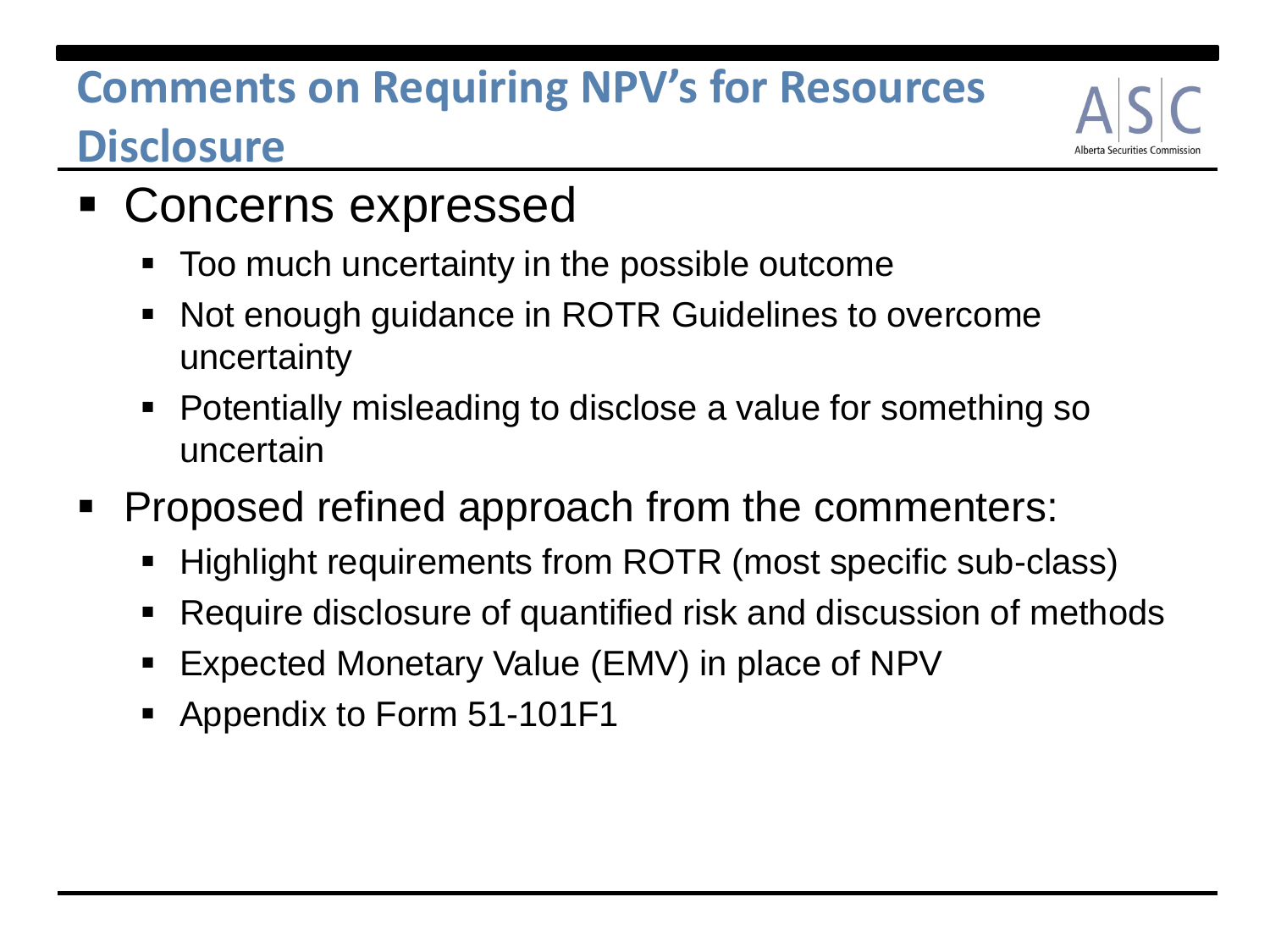# **Reasons for Requiring NPV's for Resources Disclosure**



- Disclosure of a volume without some expression of the economic viability of recovering those values can be misleading
- **The disclosure of contingent resources and prospective** resources is optional, information which may be misleading because of their uncertain nature should not be reported
- **Smaller issuers may not have reserves in unconventional** plays yet but need a way to convey potential to investors
- The additional disclosure should clarify that:
	- The volumes represented are not reserves
	- The monetary value is not a projection of revenue but is a tool for an investor to determine if it makes sense to proceed on a particular disclosed volume of oil or gas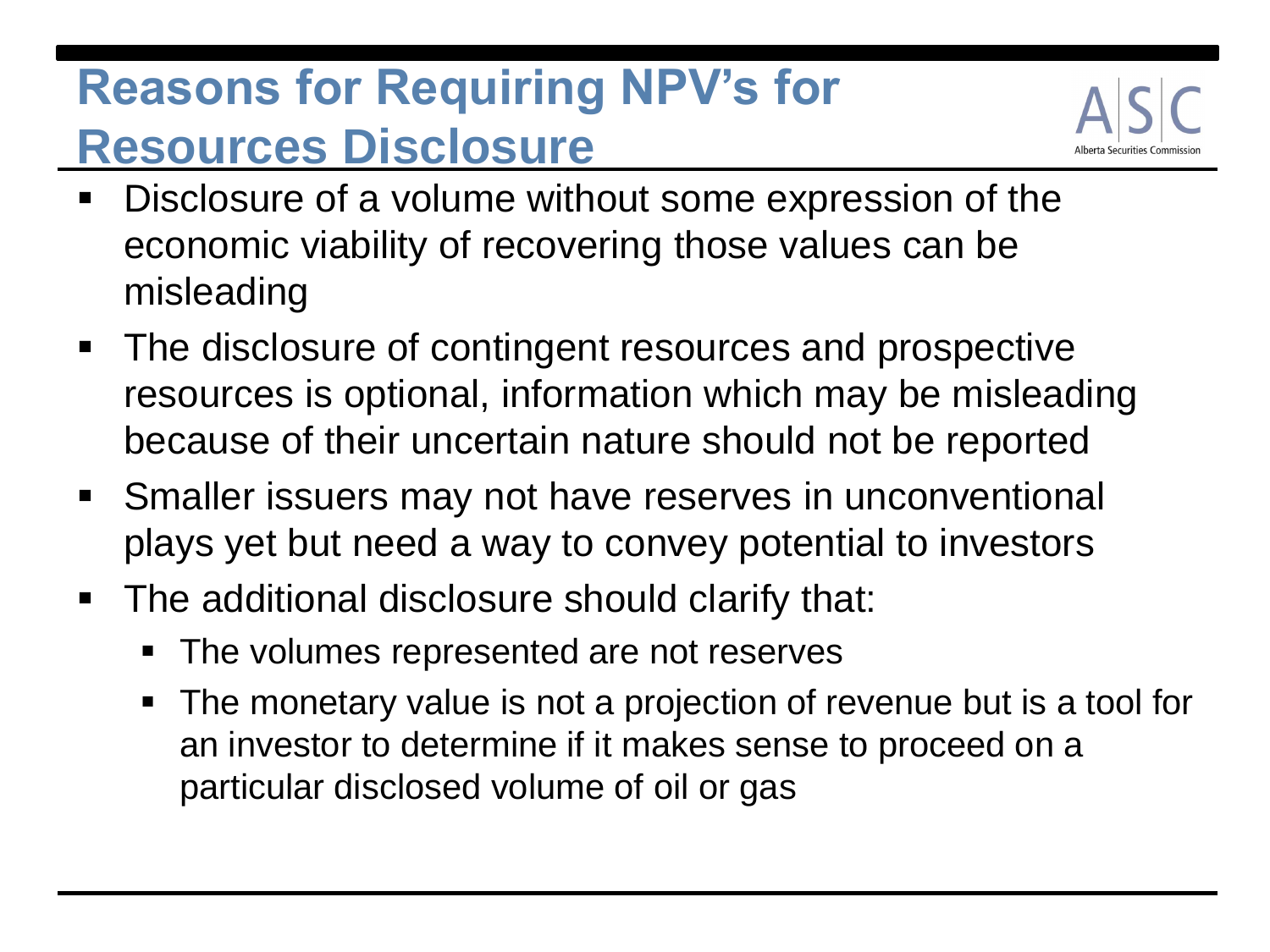Alberta Securities Commi

Chance of Commerciality = Chance of Discovery \* Chance of Development (COC)



SPE 169861-MS • Disclosures of Resources Other Than Reserves Under Canadian Guidelines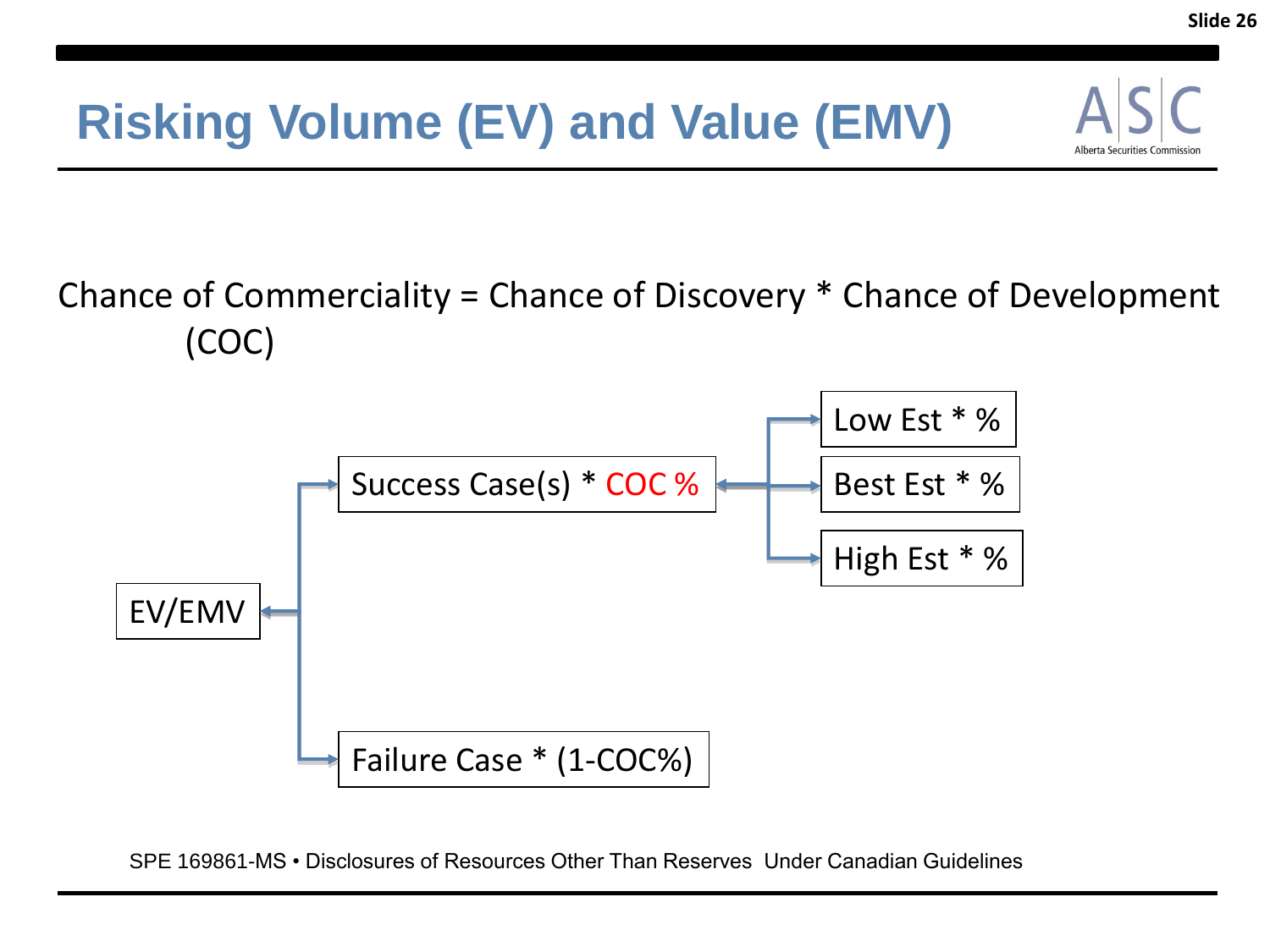# **Use of Expected Monetary Value (EMV) in Annual Resources Disclosure**



- Expected Value can be used to quantify risked volume and value
- EMV is only one form of Risked NPV
- Section 5.8.1 of COGEH Vol. 2
	- An expected monetary value (EMV) methodology will assist the evaluator in reaching an opinion on the merit and likelihood of the company proceeding with the required investment.
- "*EMV is not a projection of revenue but it is a tool for investors to determine if it makes sense to proceed with a project to develop the potential sales volumes.*" (ROTR Guidelines)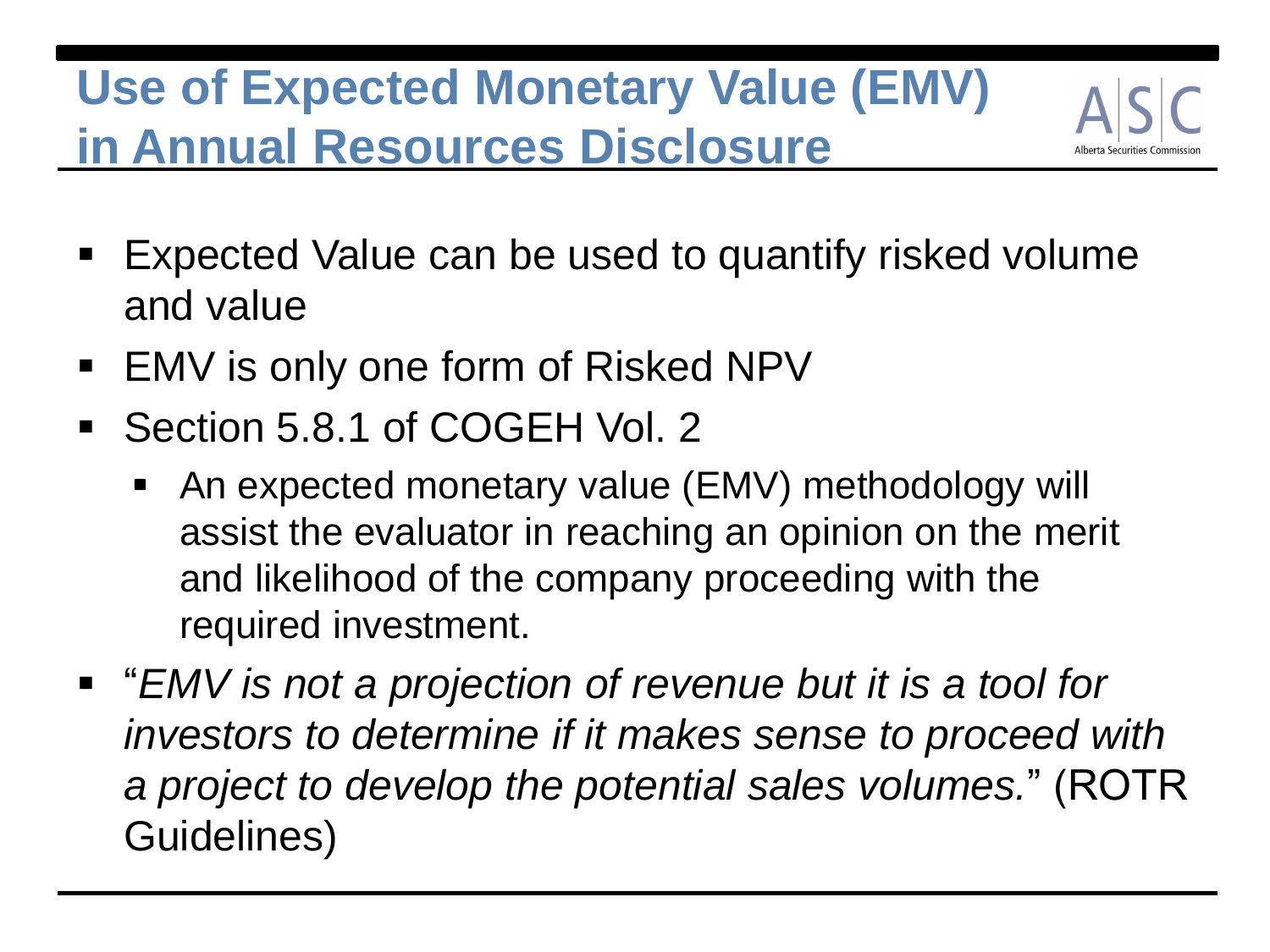#### **Proposed Amendments and COGEH**

 Align NI 51-101 with the amended Canadian Oil and Gas Evaluation(COGE) Handbook, including:

erta Securities Comm

- Bitumen Guidelines (April 1, 2014)
- ROTR Guidelines (July 17, 2014)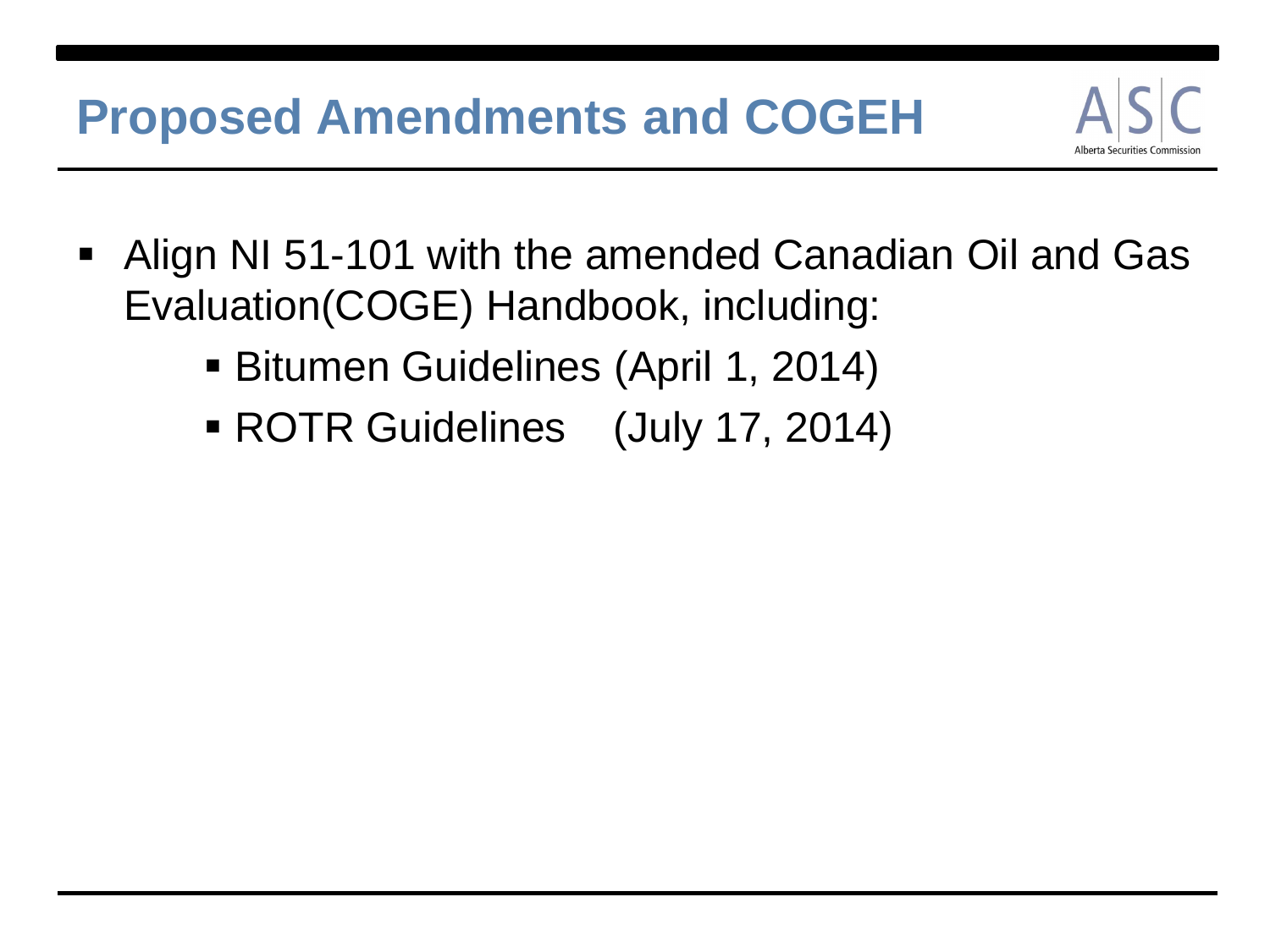- Section 5.3 of NI 51-101 requires that
	- Any disclosure of reserves or of ROTR must apply the applicable categories and terminology set out in COGE Handbook.
	- **Disclosure of reserves or ROTR must relate to the most** specific category of reserves or ROTR.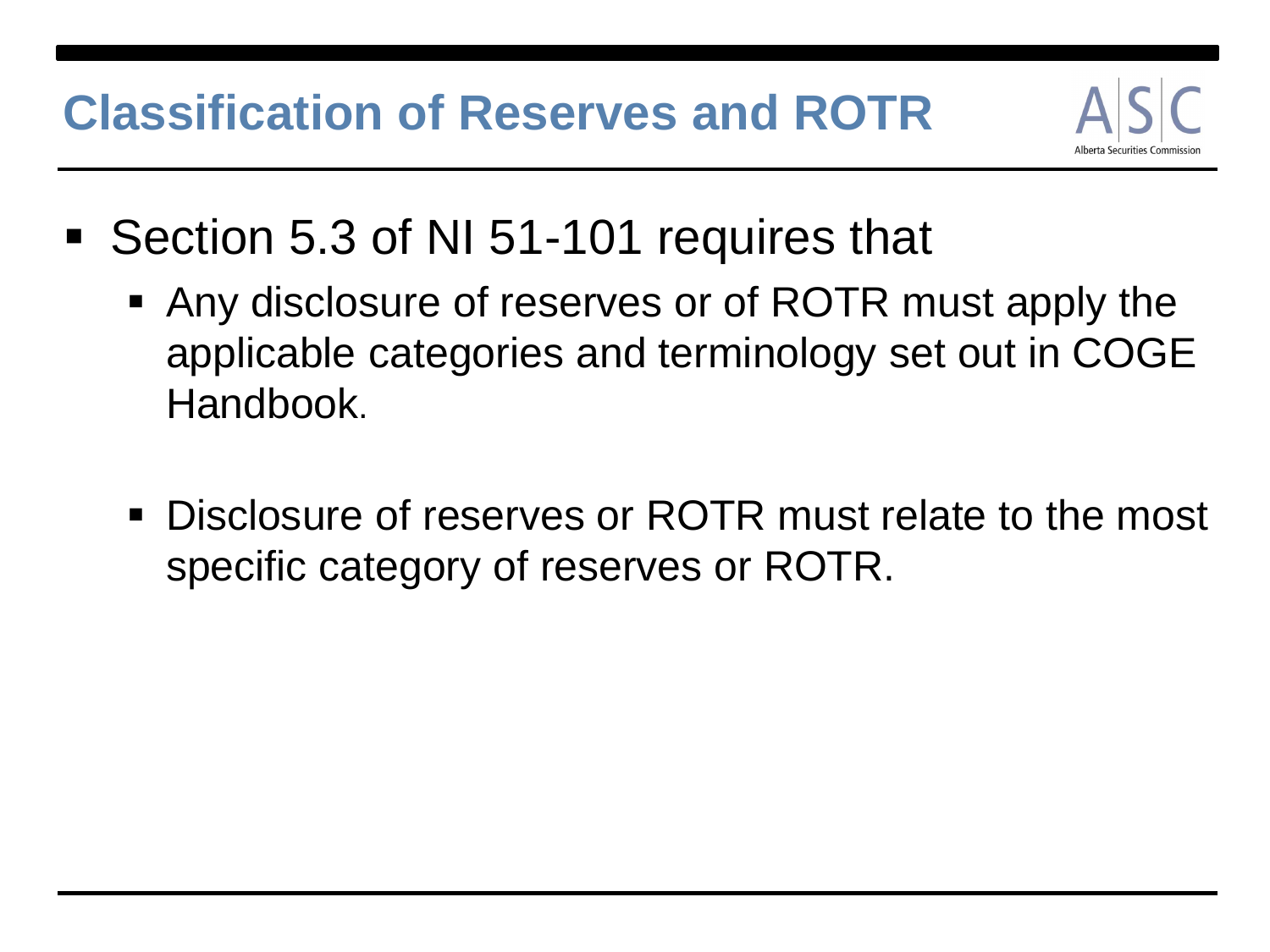#### **Classification and Categorization of Resources**



Alberta Securities Commissior

**categorize estimates based on uncertainty of sales quantities associated with a project**

**TOTAL PETROLEUM INITIALLY-IN-PLACE (PIIP)**

**ROTR**<br>TOTAL PETROLEUM INITIALLY-IN-PLACE (PIIP)

**DISCOVERED PIIP (DPIIP)**

**SCOVERED PIIP** 

**COMMERCIAL**

COMMERCIAL (OPIP)

**SUB-COMMERCIAL**

SUB-COMMERCIAL

**UNDISCOVERED PIIP**  UNDISCOVERED PIIP<br>(UPIIP)

**Range of Uncertainty**

Not to scale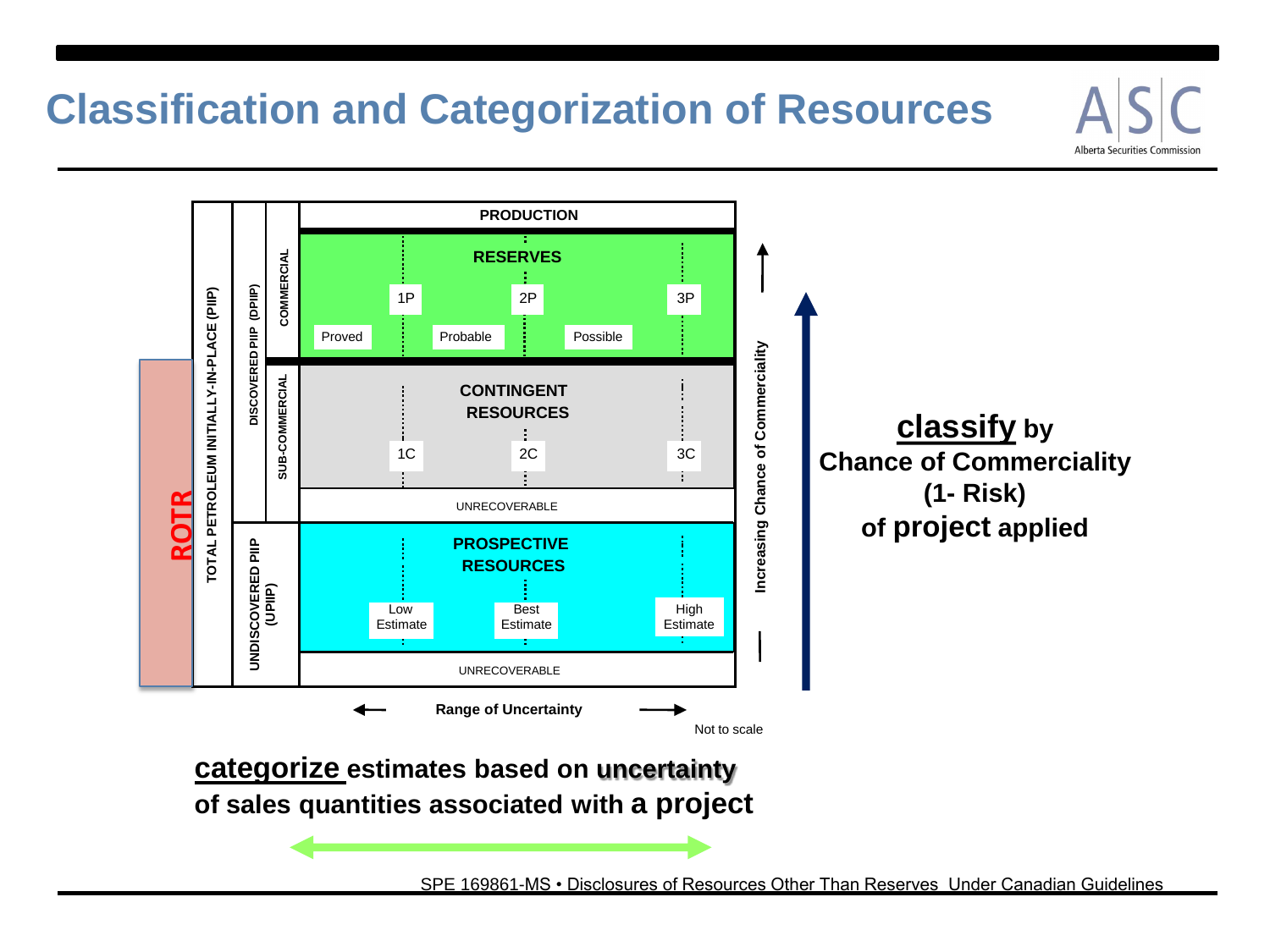#### **Sub-classify as Specific as Possible**

Project Maturity **Q** Economic **PRODUCTION** Sub-classes **Increasing Chance of Commerciality**Commerciality **On Production** □ Economic Undetermined **Approved for RESERVES Development** Sub-economic **Increasing Chance of Commerciality Justified for Development** Development  **Development Pending** SUB-COMMERCIAL  $\overline{\sigma}$ **CONTINGENT Development On Hold RESOURCES Q** Pre-Development Chance  **Development Unclarified Development not Viable** □ Conceptual Plan **UNRECOVERABLE** ncreasing **Prospect** □ Established Technology **PROSPECTIVE RESOURCES Lead**  $\Box$  Technology Under **Play** Development **UNRECOVERABLE** Not to scale Experimental Technology **Range of Uncertainty**

Alberta Securities Commissio

SPE 169861-MS • Disclosures of Resources Other Than Reserves Under Canadian Guidelines

**TOTAL PETROLEUM INITIALLY-IN-PLACE (PIIP)**

**LOLAT bELBOTENN IMILINTLY-IN-bTVCE (bilb)** 

**DISCOVERED PIIP (DPIIP)**

DISCOVERED PIIP (DPIIP)

**COMMERCIAL**

**SUB-COMMERCIAL** 

**UNDISCOVERED PIIP (UPIIP)**

**JNDISCOVERED PIIP**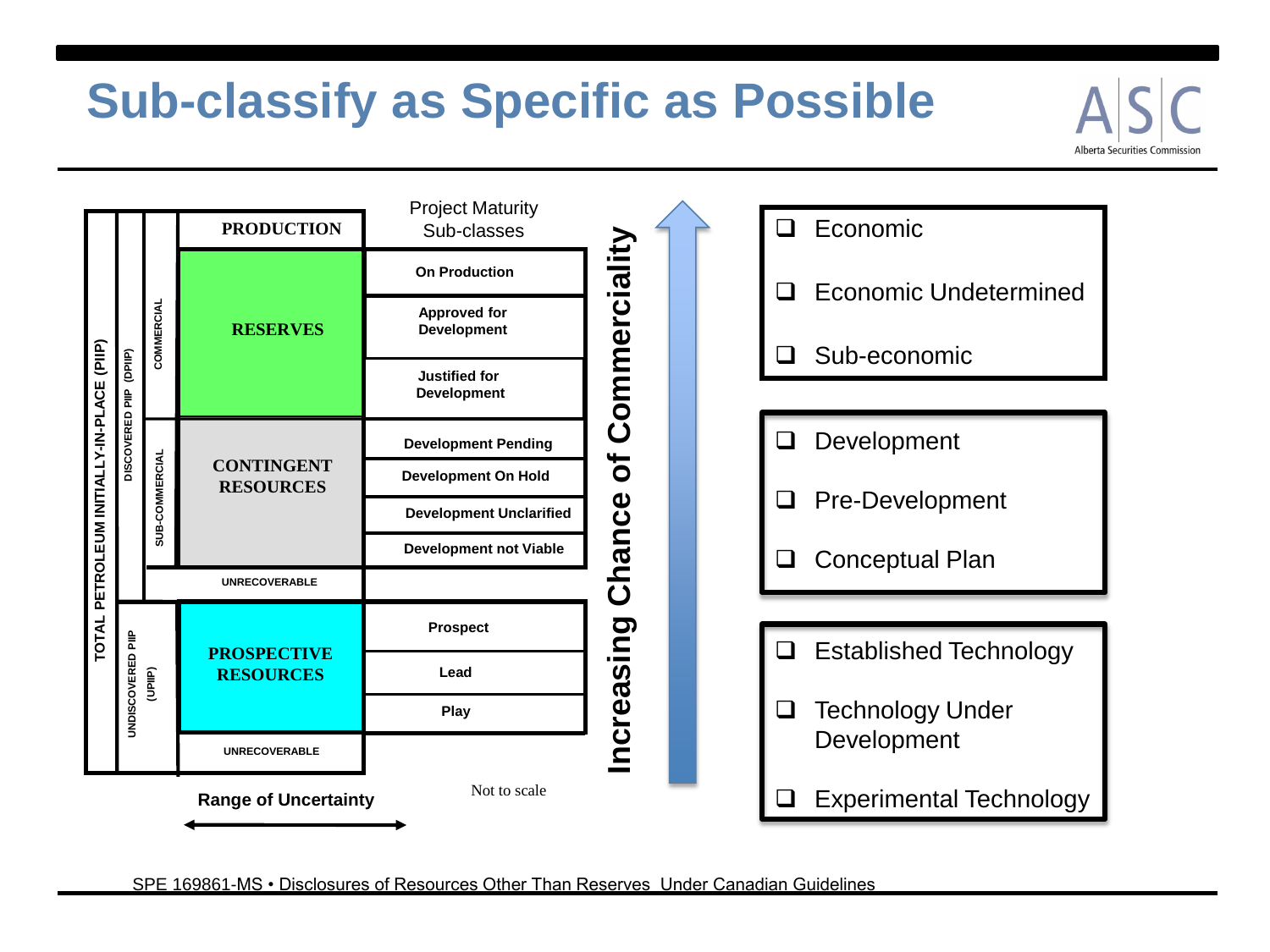## **Technology Status (ROTR Guidelines)**

**Established Technology:** Methods that have been proven to be successful in commercial applications. There is little risk of failure; this is a prerequisite for assigning Reserves.

**Technology Under Development:** A recovery process or process improvement project that has been determined to be technically viable via field test and is being field tested further to determine its economic viability in the subject reservoir.

**Experimental Technology:** A technology that is being field tested to determine the technical viability of applying a recovery process or process improvement project to Unrecoverable Discovered Petroleum Initially in Place in a subject reservoir. It is a test of technical, not of commercial, viability.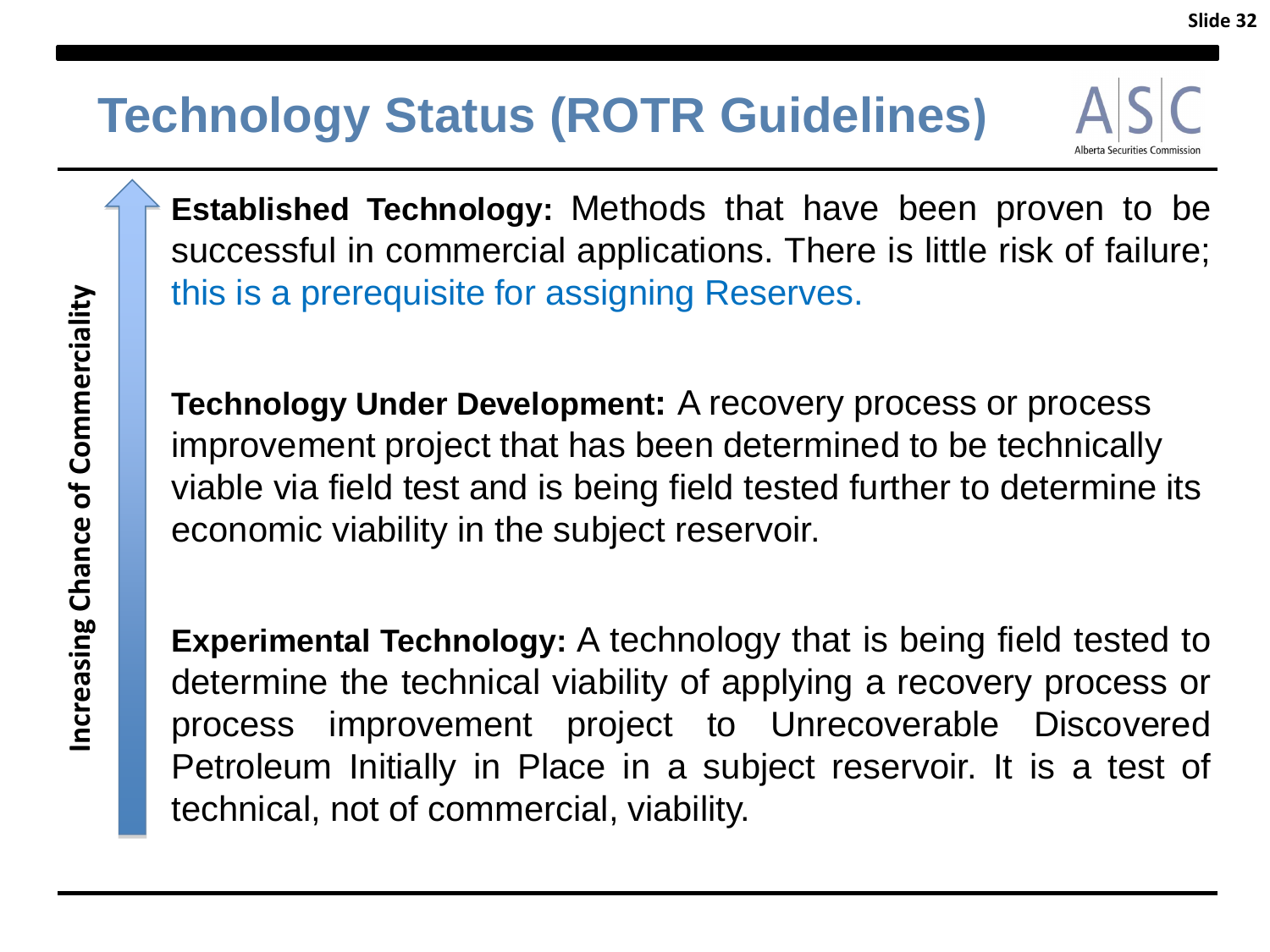

**Development:** when the project parameters are defined at the level of detail for decision on full scale development.

**Pre-Development:** when there is an increased amount of detail, often sufficient to make decisions on continued activity, but not on a final full scale development.

**Conceptual:** typically in the early stages of evaluation, when the project is defined only in outline, with limited development of evaluation parameters (specific well locations, costs, timing, etc.)

Where no development activity can be defined based on existing technology or technology currently under development, all quantities associated with that deposit (or part thereof) are classified as **Unrecoverable.**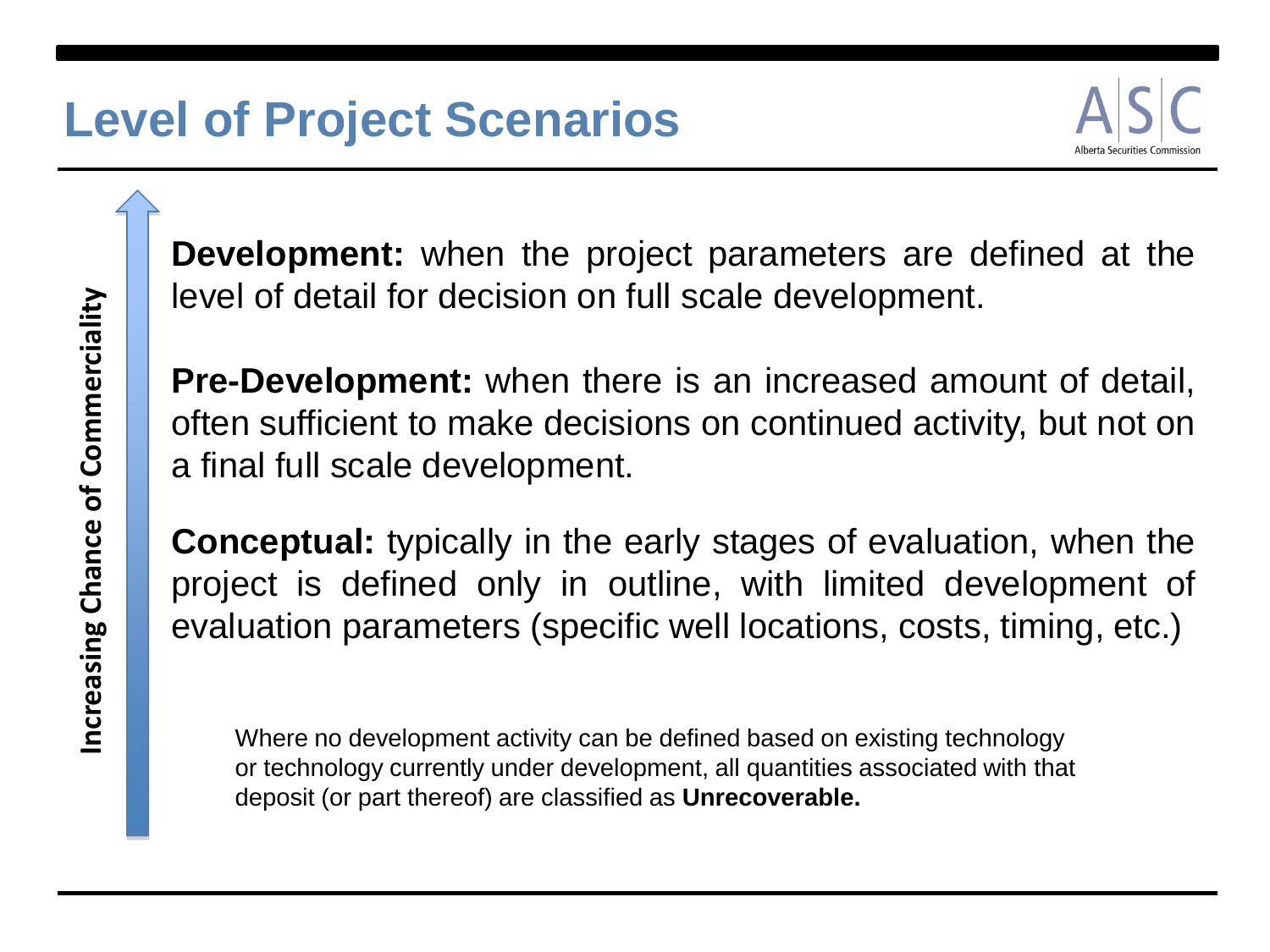# **Technology Status (ROTR Guidelines)**



**Alberta Securities Commission** 

CR Contingent resources